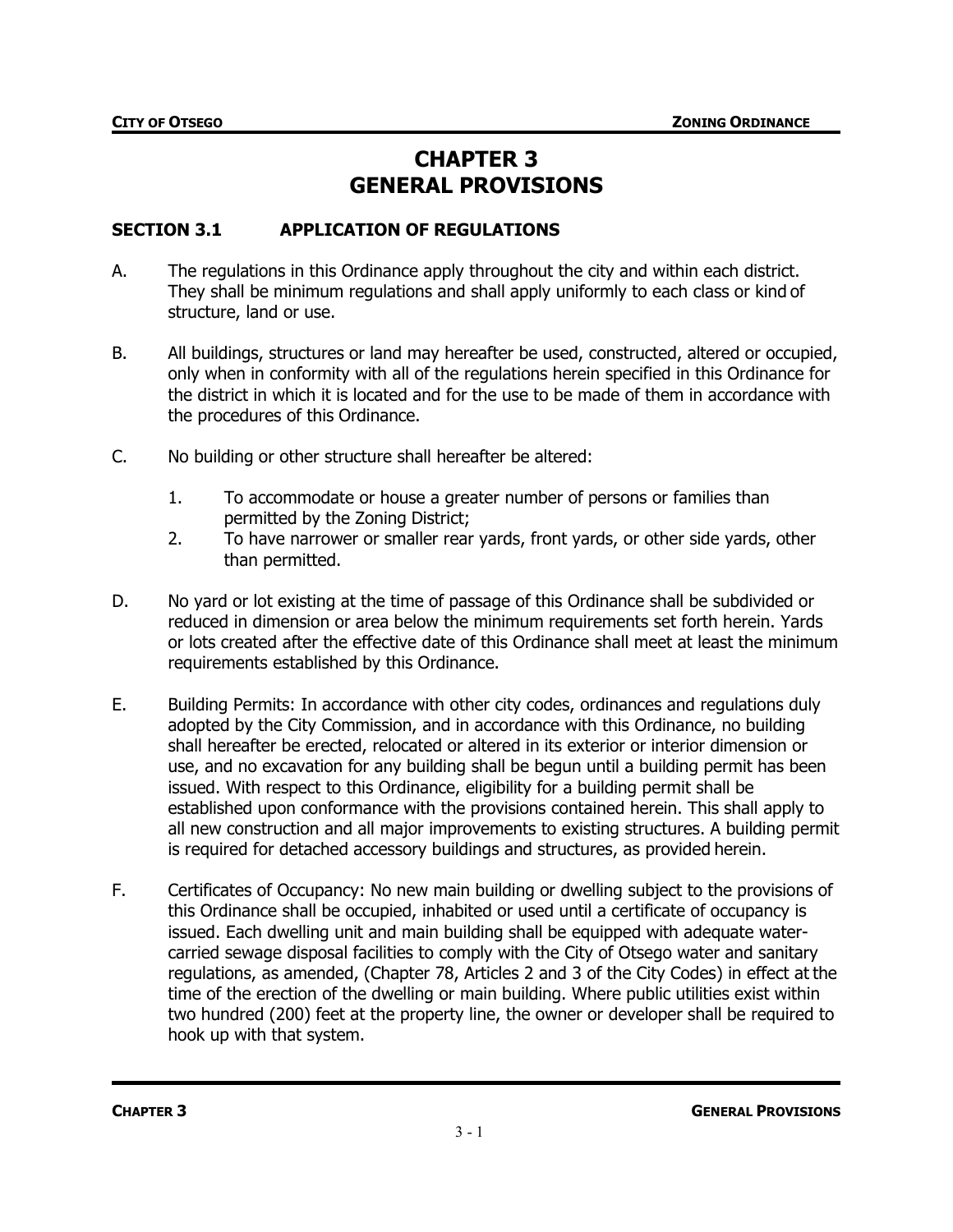- G. Essential Public Services: Except as may otherwise be noted in this Ordinance, the erection, construction, alteration or maintenance of essential public services shallbe permitted in any zoning district; because the erection, construction, alteration or maintenance is exempt from the application of this Ordinance.
- H. Where a use is defined or listed as a permitted use or a special land use in a given zoning district, such use shall not be permitted in any zoning district where it is not listed. This is true even if such use might be similar to a listed permitted use.

# **SECTION 3.2 ACCESS TO STREETS**

Every main building or structure hereafter erected or moved shall be on a lot adjacent to a public street, or with access to an approved private street, and all structures shall be located on lots as to provide safe and convenient access for servicing, fire protection, and required offstreet parking.

### **SECTION 3.3 MAIN BUILDING OR PRINCIPAL USE**

Except as may otherwise be noted in this Ordinance, each parcel shall contain only one (1) main building or principal use, except for groups of related commercial, industrial, and office buildings, and multiple family dwellings, contained within a single, integrated complex as demonstrated by sharing parking, signs, access, and other similar features which together form a unified function and appearance.

### **SECTION 3.4 ACCESSORY BUILDINGS AND USES**

- A. General Requirements
	- 1. Accessory buildings and structures that are customarily incidental and subordinate to an existing main building, structure or use permitted within the applicable district, located on the same lot and not otherwise regulated by this Ordinance, shall be permitted subject to the regulations of this Section.
	- 2. Attached accessory buildings and structures shall be made structurally a part of the main building and shall conform to the requirements of the district in which the building or structure is located.
	- 3. Detached accessory buildings and structures shall be no closer than ten (10) feet from the main building or structure.
	- 4. No accessory building shall be erected in any required front yard, and no separate accessory building shall be erected within three (3) feet of any other building or any property line.
	- 5. Construction: Detached accessory buildings shall have solid exterior walls clad in wood, stone, brick, metal/aluminum or cementitious or vinyl siding. Theroofs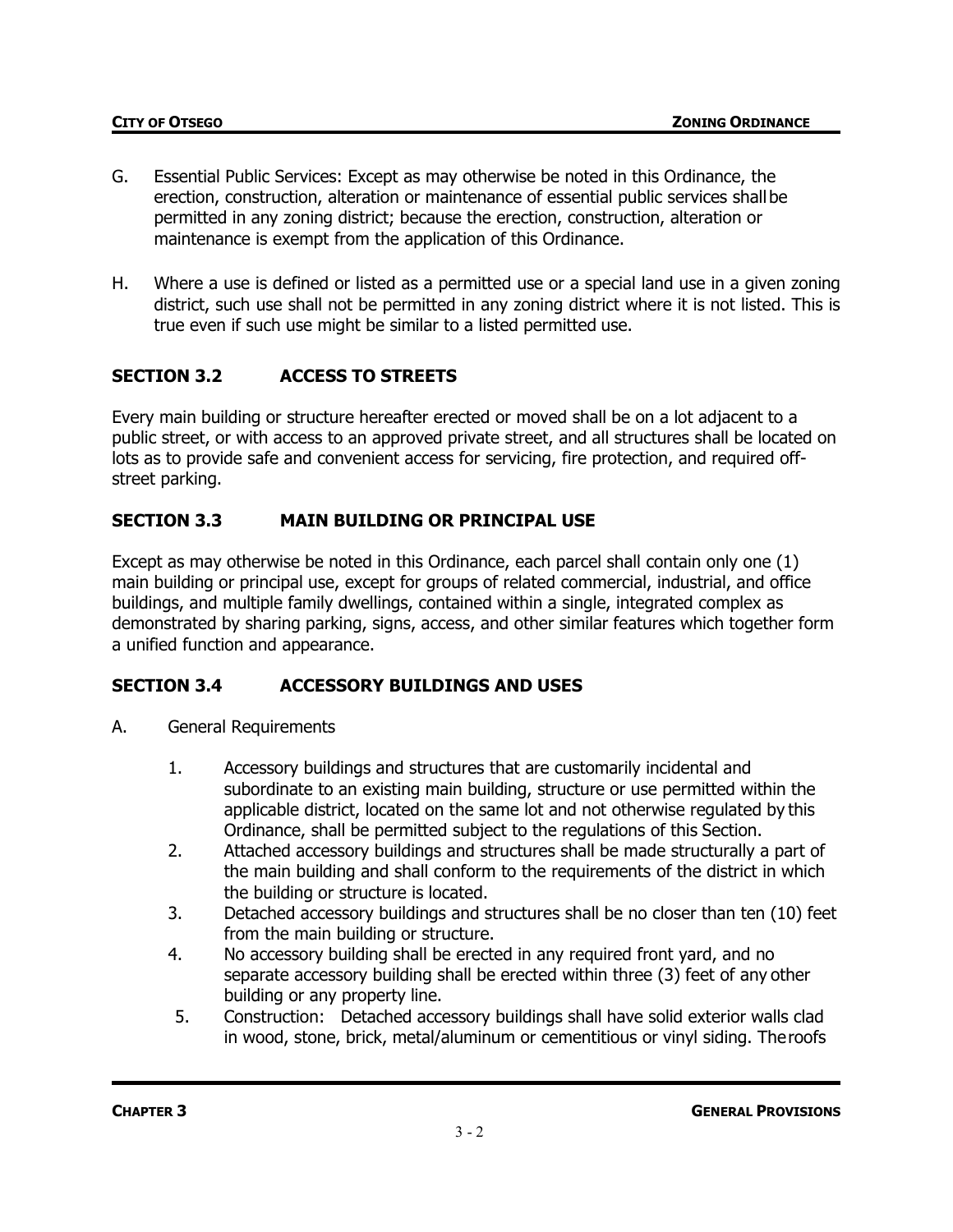shall be flat or pitched and shall be metal or shingled (flat roofs may be of a rubber membrane). The building shall be affixed to a permanent foundation or piers.

- 6. Architecture: The architectural character shall be similar to, or compatible with, the principal structure, incorporating similar elements such as roof type, color, building materials, or architecture style.
- 7. Structures providing shade and shelter for humans, such as patio coverings, gazebos, pergolas, or similar structures, are not required to have walls. However, these structures shall not be used for storage or to shelter vehicles or equipment.
- B. Detached Accessory Buildings and Structures Residential Districts or Uses
	- 1. Except as may otherwise be provided in this Ordinance, detached accessory buildings and structures shall be located only in the rear yard and located no closer than three (3) feet from any lot line, as measured from the main wall of the building.
	- 2. One (1) detached accessory building shall be permitted for a Residential District or use not exceeding the following area and height:
		- a. For lots of ten-thousand (10,000) square feet in area or less: seven hundred and twenty (720) square feet and not exceeding sixteen (16) feet in height to its highest point.
		- b. For lots greater than ten-thousand (10,000) square feet in area, up to one (1) acre: nine hundred and sixty (960) square feet and not exceeding eighteen (18) feet in height to its highest point.
		- c. For lots greater than one (1) acre: one thousand five hundred (1,500) square feet and not exceeding twenty (20) feet in height to its highest point.
	- 3. One (1) additional detached storage shed shall be permitted for a Residential District or use not to exceed one hundred and twenty (120) square feet in area. A swimming pool and cover structure shall also be permitted on a lot, subject to the requirements of Section 3.12 and any other applicable Ordinance.
- C. Detached Accessory Buildings Nonresidential Districts or Uses
	- 1. No more than two (2) detached accessory buildings shall be permitted on any lot.
	- 2. The total area of all detached accessory buildings shall not exceed twenty-five percent (25%) of the floor area of the main building(s).
	- 3. Detached accessory buildings shall meet all setback requirements for main buildings for the district in which it is located, as measured from the main wall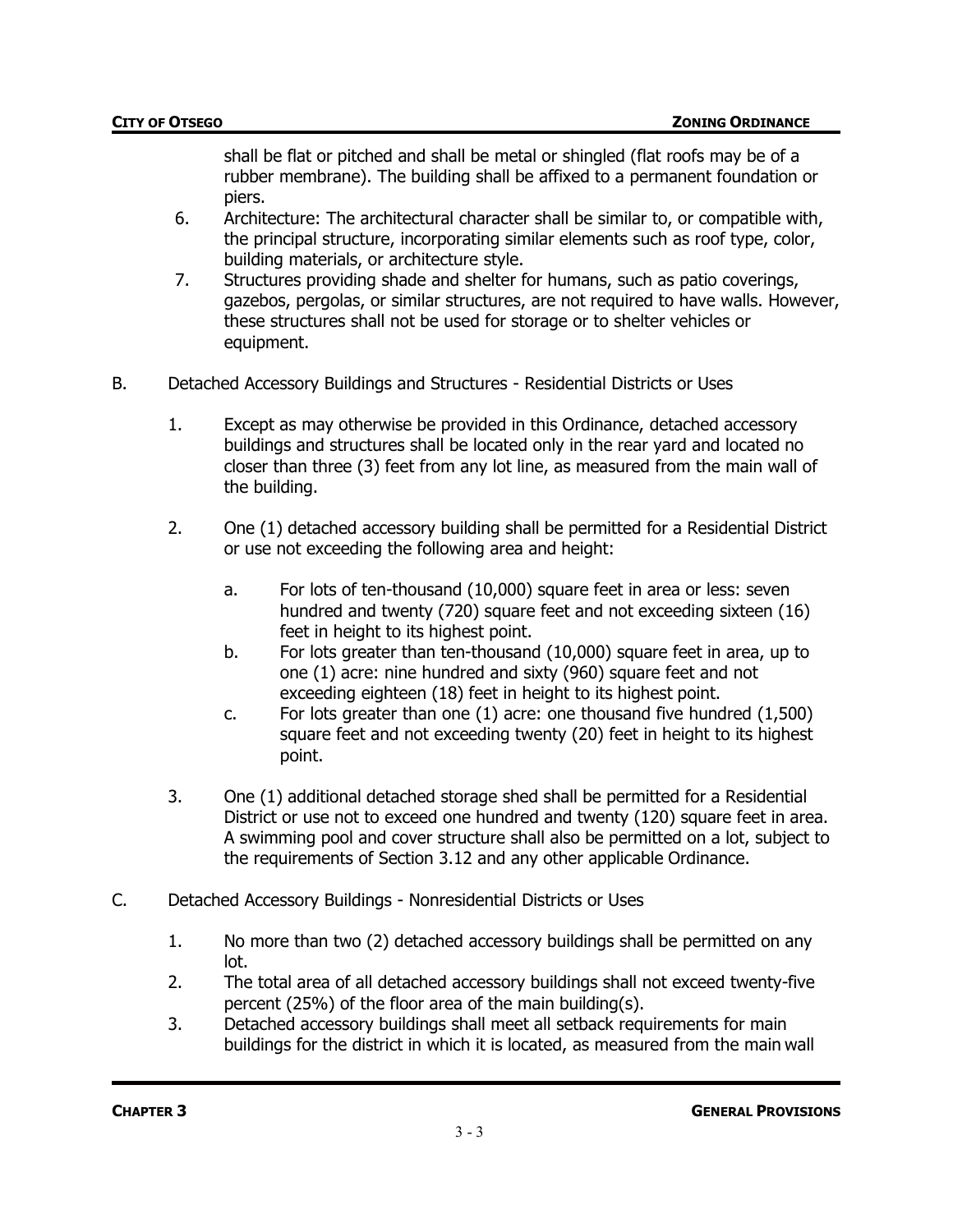of the building, except that in no case shall be closer than ten (10) feet from any lot line.

- 4. No detached accessory building shall be located nearer than ten (10) feet to any main building.
- 5. No detached accessory building shall exceed the permitted height for main buildings in the district in which it is located.
- D. Attached Accessory Buildings Permitted Residential Districts or Uses (October 2020)
	- 1. Attached Accessory Buildings (Private Garage) Subject to the following limitations, one garage attached to a principal residential dwelling is permitted on any single family residential lot.
		- a. Attached Accessory Building (Private Garage) must meet all setbacks with the attached residential main building.
		- b. The maximum size of an attached accessory building (private garage) shall be limited to 832 square feet for the first 1,300 square feet of habitable floor area contained in the residence. In addition, for each whole increment of five (5) square feet that the floor area of the dwelling exceeds 1,300 square feet, the floor area of the attached or detached garage may be increased by one (1) square foot.

### **SECTION 3.5 HEIGHT EXCEPTIONS**

The height limitations contained in this Ordinance do not apply to spires, belfries, cupolas, antennae, water tanks, ventilators, chimneys, or other similar appurtenances usually required to be placed above the roof level and not intended for human occupancy.

### **SECTION 3.6 LOTS AND LOT MEASUREMENTS**

A. All newly created lots shall have buildable area and meet the minimum lot size requirements of this Ordinance. The net buildable area of a lot shall be a contiguous piece of land excluding land subject to flooding six (6) months of the year, poor drainage, steep slopes, rock outcrops and land encumbered by easements preventing the use of the land.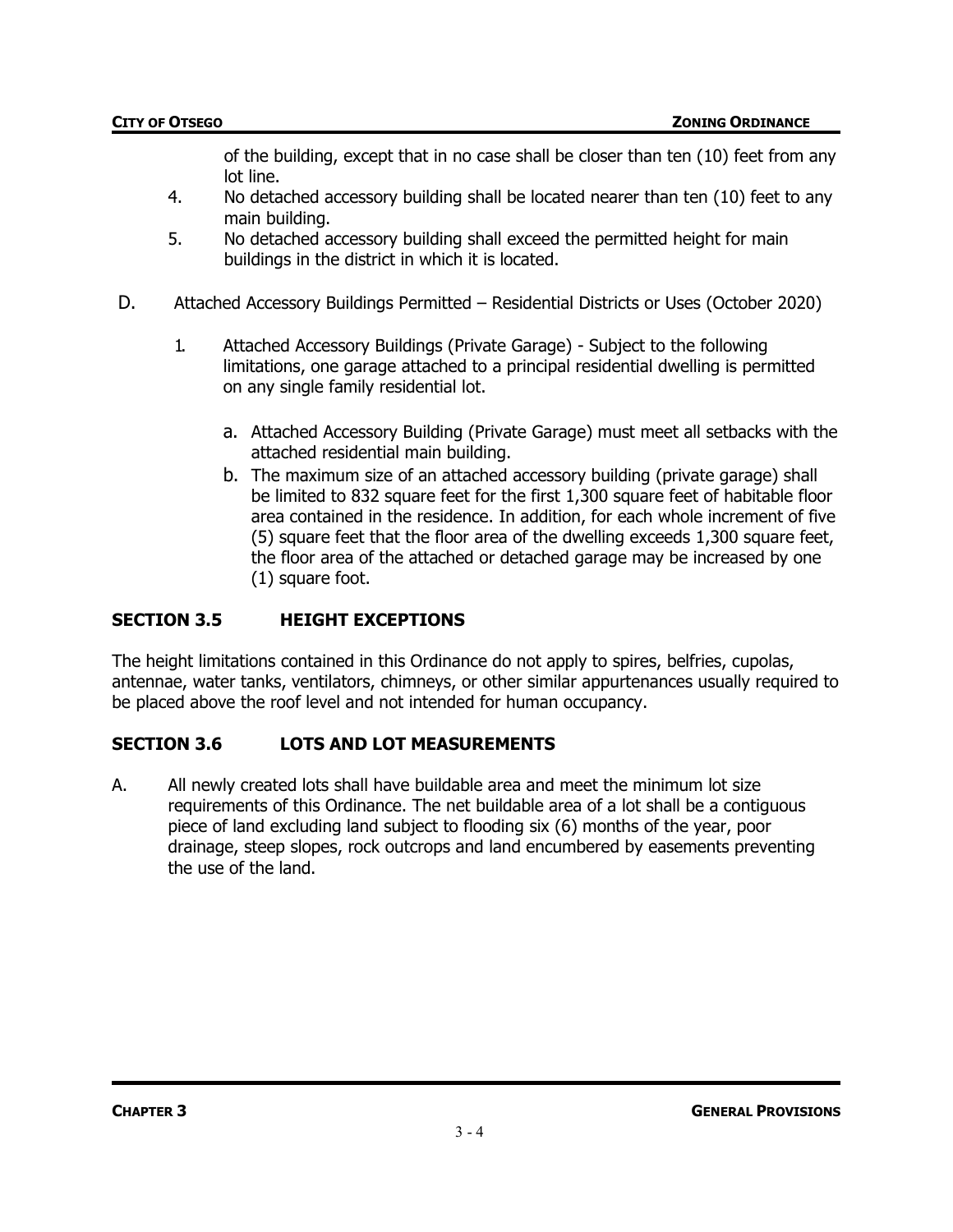### **CITY OF OTSEGO ZONING ORDINANCE**

### B. Corner Lots

- 1. On a corner lot, each lot line which abuts a street shall be deemed to be a front lot line, and the required yard along both lot frontages shall be a required front yard. The two (2) remaining yards shall each be side yards.
- 2. Required front yard setbacks shall be measured from both front lot lines.
- 3. For a corner lot with three (3) front lot lines, the remaining lot line shall be a rear lot line.
- 4. The minimum lot width of a corner lot shall be determined at the shorter of the two (2) front lot lines.
- 5. No solid fence, wall or planting screen greater than thirty (30) inches in height as measured from grade, shall be located within a triangular section of land formed by the intersection of the street right-of-way lines and a line connecting two (2) points which are located on those intersecting right-of-way lines fifteen (15) feet from the point of intersection of the right-of-way lines.





- C. Average Setbacks
	- 1. The required front setback for a lot shall be the average of the front setbacks of existing main buildings within two hundred (200) foot distance of the lot where the front yard setbacks for existing main buildings are non-conforming and are:
		- a. less than the required front yard setback for the zoning district;
		- b. entirely or partially within two hundred (200) feet of the side lot lines of the subject parcel;
		- c. on the same side of the street and either side of the subject parcel; and
		- d. are in the same Zoning District as the subject parcel.
	- 2. The permitted front setback reduction shall only be permitted if there are two (2) or more lots occupied by main buildings within the two hundred (200) foot distance.
	- 3. In no case shall the required front setback resulting from the application of this subsection be less than fifteen (15) feet.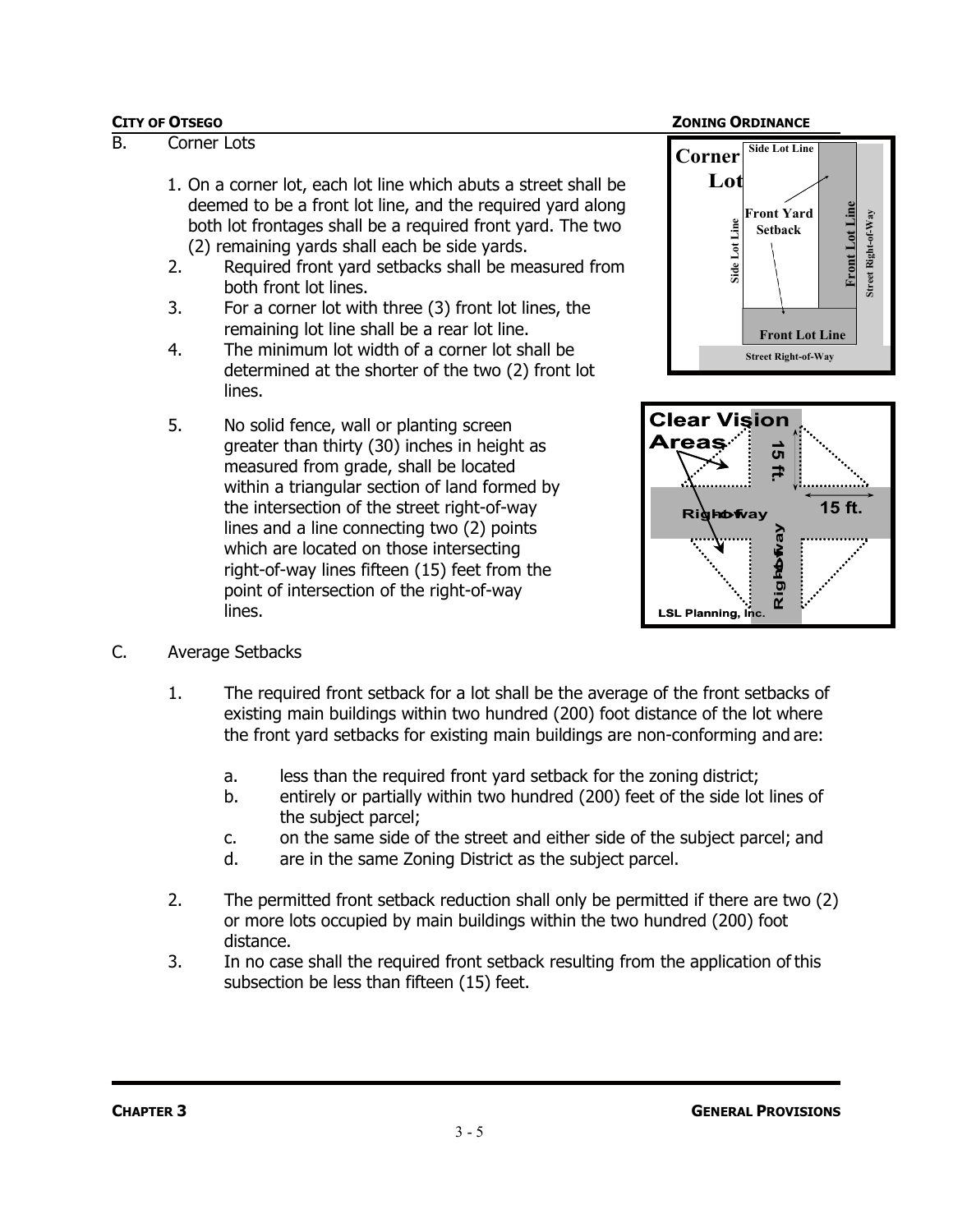- D. Cul-de-Sac Lots
	- 1. A cul-de-sac shall be determined to commence at the intersection of the radius of the cul-de-sac with the street right-of-way line.
	- 2. The minimum lot width for a lot on a culde-sac shall be measured at a line drawn between the two (2) points located at the intersection of a line extending along the side lot lines equal to the distance of the required front setback.
	- 3. A lot on a cul-de-sac shall have not less than forty (40) feet of lot frontage as measured along the front lot line.



# **SECTION 3.7 PROJECTIONS INTO YARDS**

- A. Architectural elements attached to and necessary to the integrity of the building, or the health or safety of the occupants, such as ramps for the disabled, cornices, eaves, gutters, chimneys, pilasters, unenclosed steps, fire escapes, and similar features shall be permitted to encroach upon the minimum setback requirements of this Ordinance, provided the projection into a required front or rear yard area is no closer than ten (10) feet from a street right-of-way line or rear lot line. No encroachment shall be permitted into the side setback of the lot.
- B. Terraces, patios, porches, and decks shall be permitted to encroach upon the minimum yard area and setback requirements of this Ordinance provided they are:
	- 1. attached to the main building;
	- 2. not covered with a roof;
	- 3. elevated no more than thirty (30) inches above the average surrounding final grade;
	- 4. not fully enclosed by walls or fences over five and one-half  $(5\frac{1}{2})$  feet in height;
	- 5. located no closer than ten (10) feet from a street right-of-way line or rear lot line; and
	- 6. do not encroach into the side setback of the lot.
- C. Terraces, patios, porches, and decks that are enclosed (covered with a roof), not including steps leading to these structures, shall be attached to and considered part of the main building and comply with all regulations applicable to main buildings.
- D. Those structures covered in paragraphs A and B above shall not be considered nonconforming, and therefore, shall be permitted to be rebuilt even if destroyed by an act of God or by the owner/occupant of the structure.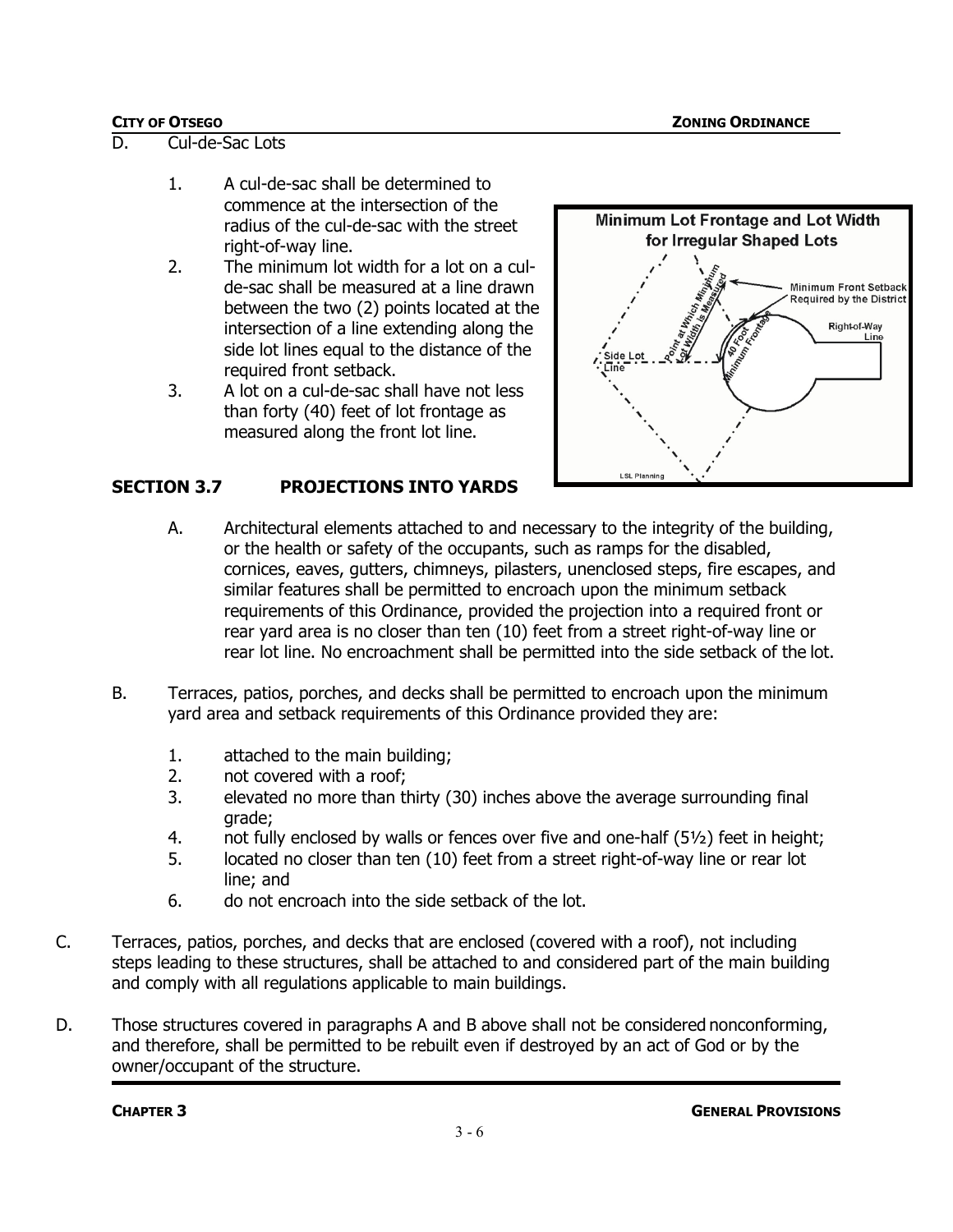### **SECTION 3.8 HOME OCCUPATIONS**

- A. Home occupations shall be approved by the Zoning Administrator, who shall issue a certificate of occupancy which shall specify the home occupation as to use, size, and the specific measures by which compliance with this Section will be maintained and provided the requirements of the Residential District are met.
- B. Only members of the family residing in the home shall be engaged in connection with the home occupation.
- C. The use of the dwelling unit for the home occupation shall be clearly incidental and subordinate to its use for residential purposes by its occupants, and not more than twenty-five percent (25%) of the floor area of the dwelling unit shall be used in the conduct of the home occupation. No part of the home occupation shall be conducted in any accessory building.
- D. There shall be no change in the outside appearance of the building that would indicate the presence of a home occupation or depart from the residential character of the dwelling, and have any visible evidence of the conduct of the home occupation;
- E. There shall be no sale of products or services except as are produced on the premises or those products which may be directly related to and incidental to the home occupation. There shall be no outdoor, on-site storage of materials, equipment, or accessory items and/or display of materials, goods or supplies used in the conduct of the home occupation.
- F. The home occupation will not create traffic congestion, parking shortages, or otherwise adversely affect the pedestrian or vehicular circulation of the area. Any parking for vehicles associated with the home occupation shall be provided off the street. The following factors shall be considered by the Zoning Administrator to determine whether the traffic effects on a neighborhood may be excessive:
	- 1. Whether the subject parcel is located at the entrance or the interior of a residential development where increased traffic volumes may be otherwise anticipated.
	- 2. Whether the nature of the proposed home occupation requires scheduled appointments or whether traffic volumes may be higher at certain times of the day.
	- 3. Whether traffic volumes may vary on a seasonal basis.
	- 4. Whether the home occupation could be conducted in a manner that reduces traffic generated in the area.
- G. No equipment or process shall be used in the home occupation which creates noise, vibration, glare, fumes, odors, or electrical interference detectable to the normal senses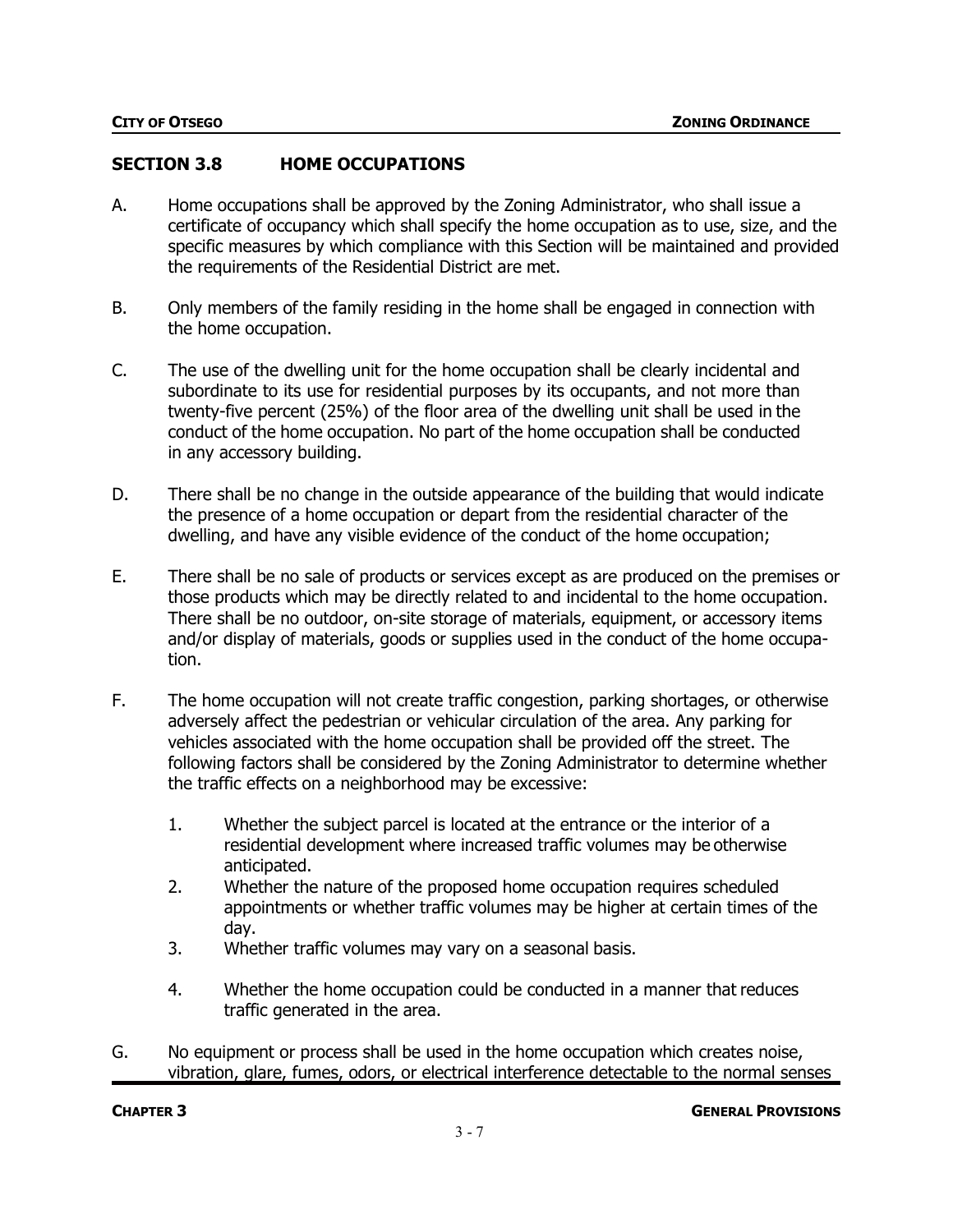off the premises. In the case of electrical interference, no equipment or process shall be used which creates visual or audible interference in any radio or television receivers off the premises or causes fluctuations in the line voltage off the premises.

- H. No more than two customers, clients, students or patients shall be on the premises in which a home occupation is located at any one time.
- I. Visits by customers, clients, students or patients to a dwelling unit in which a home occupation is located shall be limited to between the hours of 7:00 am to 8:00 pm, local time.
- J. All building, housing, fire and other local or state codes and ordinances shall be adhered to for home occupations.
- K. A registered primary caregiver, as defined by and in compliance with the General Rules of the Michigan Department of Community Health, Michigan Admin Code, R 333.101 through R 333.133 (the "General Rules"), the Michigan Medical Marihuana Act, PA 2008, Initiated Law 1, MCL 333.26421 *et seq* (the "Act"), and the requirements of this section, shall be allowed as a home occupation. Nothing in this section, or in any companion regulatory section adopted in any other provision of this Ordinance, is intended to grant, nor shall they be construed as granting immunity from prosecution for growing, sale, consumption, use, distribution or possession of marihuana not in strict compliance with the Act and the General Rules. Also, since federal law is not affected by the Act or the General Rules, nothing in this section, or in any companion regulatory section adopted in any other provision of this Ordinance, is intended to grant, nor shall they be construed as granting immunity from criminal prosecution under federal law. The Act does not protect users, caregivers or the owners of properties on which medical use of marihuana is occurring from federal prosecution, or from having their property seized by federal authorities under the Federal Controlled Substances Act. The following requirements for a registered primary caregiver shall apply:
	- 1. The medical use of marihuana shall comply at all times and in all circumstances with the Michigan Medical Marihuana Act and the General Rules of the Michigan Department of Community Health, as they may be amended from time to time.
	- 2. A registered primary caregiver must be located outside of a 1,000-foot radius from any school or library, as defined by the Michigan Public Health Code, 1978 PA 368, as amended, MCL 333.7410, to insure community compliance with federal "Drug-Free School Zone" requirements.
	- 3. Not more than one primary caregiver shall be permitted to service qualifying patients on a parcel.
	- 4. Not more than five qualifying patients shall be assisted with the medical use of marihuana within any given calendar week.
	- 5. All medical marihuana shall be contained within the main building in an enclosed, locked facility inaccessible on all sides and equipped with locks or other security devices that permit access only by the registered primary caregiver or qualifying patient, as reviewed and approved by the City Building Official and the City Police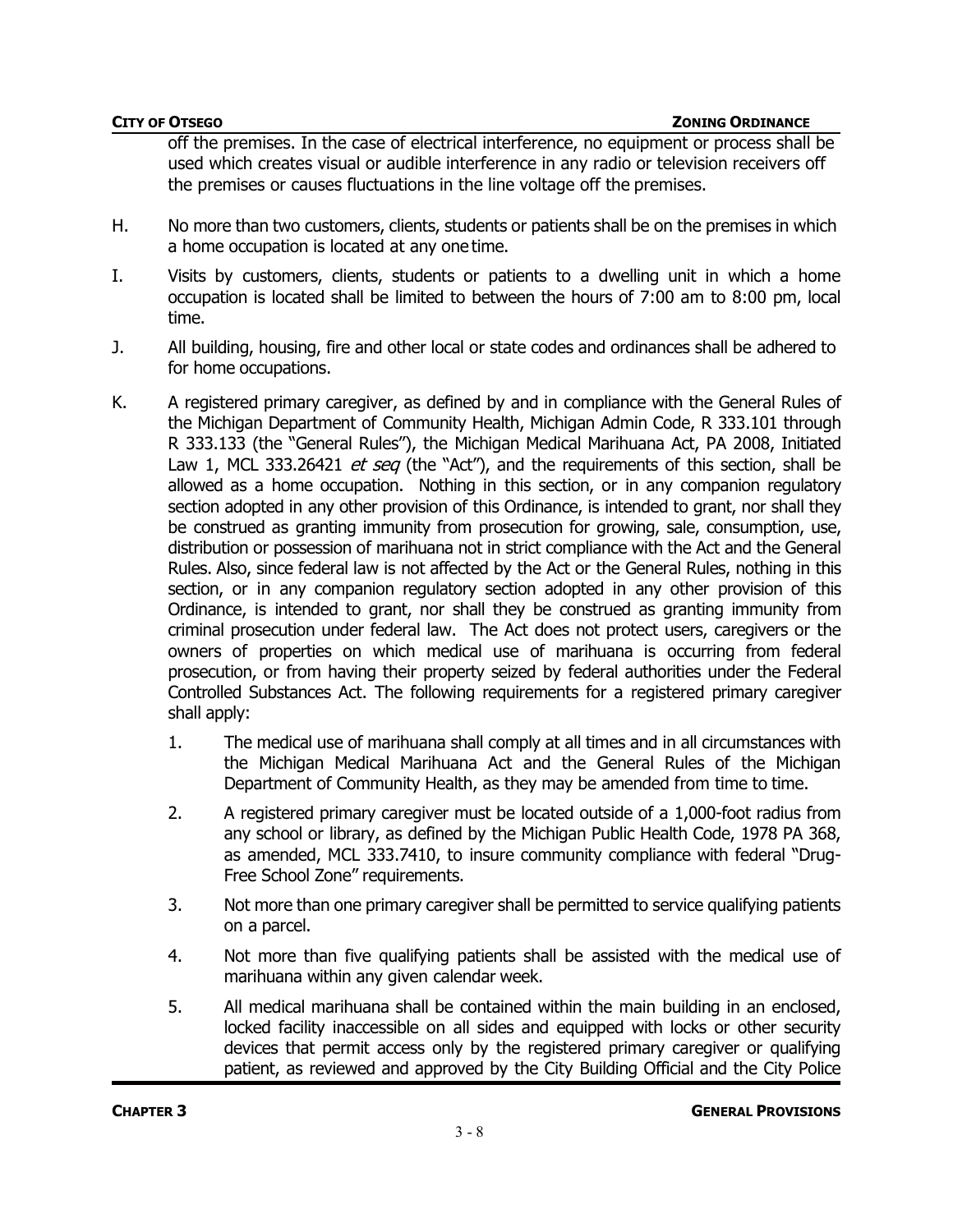### Department.

- 6. All necessary building, electrical, plumbing and mechanical permits shall be obtained for any portion of the residential structure in which electrical wiring, lighting or watering devices that support the cultivation, growing or harvesting of marihuana are located.
- 7. If a room with windows is utilized as a growing location, any lighting methods that exceed usual residential periods between the hours of 11:00 pm to 7:00 am, local time, shall employ shielding methods, without alteration to the exterior of the residence, to prevent ambient light spillage that may create a distraction for adjacent residential properties.
- 8. That portion of the residential structure where energy usage and heat exceeds typical residential use, such as a grow room, or where the storage of any chemicals such as herbicides, pesticides and fertilizers occurs, shall be subject to inspection and approval by the City Fire Department to ensure compliance with applicable provisions of the fire code.

### **SECTION 3.9 FENCES, WALLS, AND LANDSCAPE BUFFERS**

- A. Fences
	- 1. Residential Districts
		- a. Only decorative or ornamental fences not exceeding forty-two (42) inches in height may be permitted in required front yards. A fence of this height shall be permitted from the front building line of a residence to within eighteen

(18) inches of the sidewalk. b. Decorative or ornamental fences may include wrought iron, split rail, picket, board on board, cyclone, planting screen, privacy fence, or masonry wall.

c. No solid fence, wall or planting screen greater than thirty (30) inches in height as measured from grade, shall be located within a triangular section of land formed by two (2)



fifteen (15) foot perpendicular lines intersecting at the driveway and street pavement point and a connecting line.

- d. A fence or wall shall not exceed six (6) feet in height on rear or side property lines or in rear or side yards.
- e. Fences, with the exception of cyclone/chair link fences and fences constructed of vinyl or other maintenance free materials, shall be placed twenty-four (24) inches within the property boundaries for maintenance purposes. A cyclone, chain link, vinyl, or other maintenance free fence may be placed directly on the property line.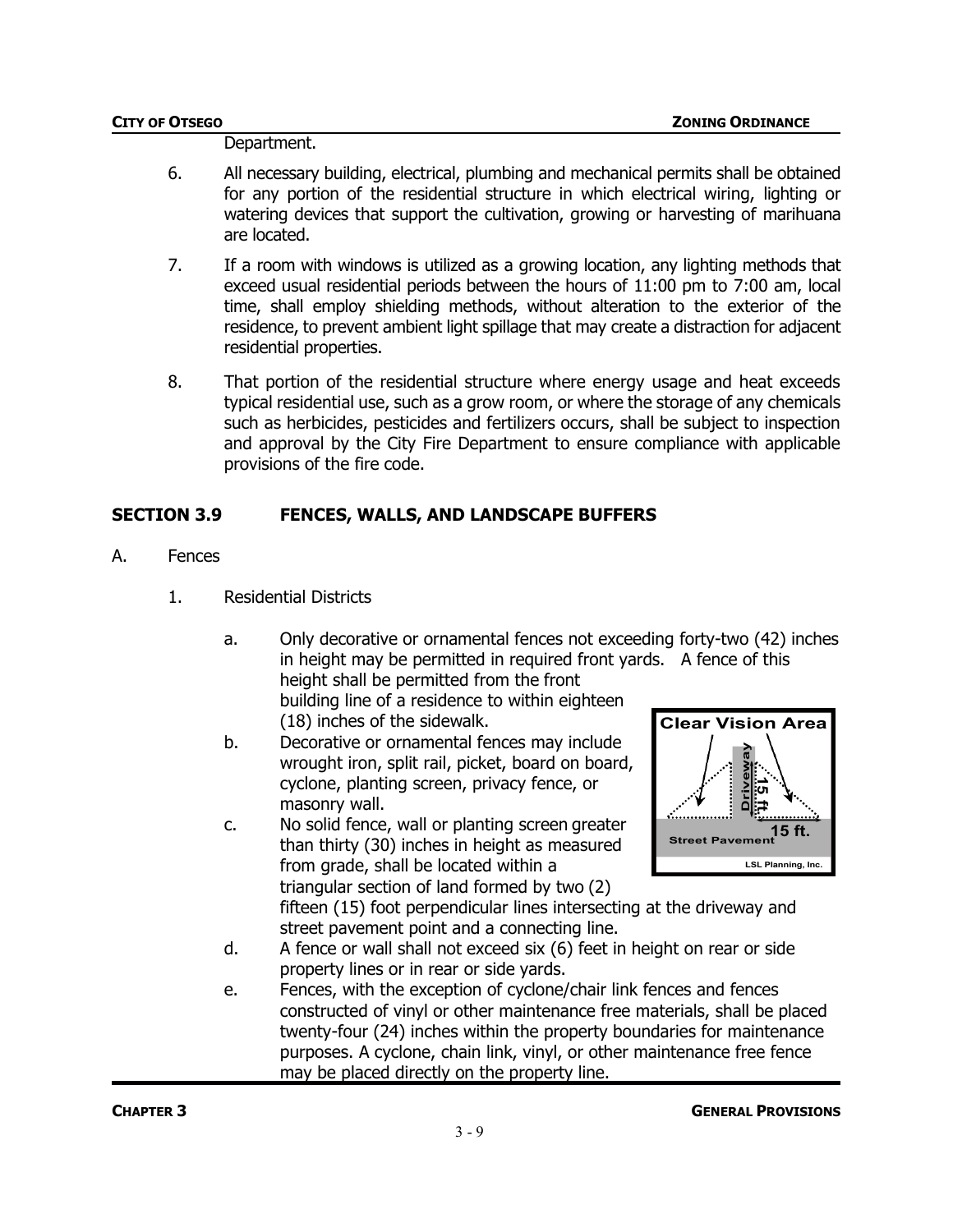- 2. No electrically charged fences are permitted.
- 3. Barbed wire:
	- a. Fences with barbed wire are prohibited in all Residential Districts.
	- b. Barbed wire strands may be used to enclose storage areas or other similar activities in General Industrial and Commercial Districts or uses, provided that a fence with barbed wire shall not be located adjacent a Residential District lot line or residential use.
	- c. The strands shall be restricted to the upper most portion of the fence and shall not extend lower than a height of six (6) feet from the nearest ground level.
- 4. All fences erected by individual property owners must be located on his/her property.
- 5. All fences shall be maintained in a good condition so that they do not result in an unreasonable hazard to persons who might come near them. Failure to maintain the fence shall be considered a violation of this Ordinance.
- 6. Fences constructed of wood or other material having one (1) side designed and considered the decorative side shall be erected with that side facing the adjoining street or abutting property owner's premises.
- 7. Fences constructed on the side yard of a corner lot shall be erected on the lot, eighteen (18) inches from the inside edge of the sidewalk.
- 8. It is unlawful to construct any private fence or barrier within a public right-ofway.
- B. Landscape Buffers
	- 1. Side yards and rear yards for Nonresidential Districts and uses abutting Residential Districts or residential uses shall be screened by any of the following.
		- a. A natural buffer ten (10) feet wide measured at the property line and planted with evergreens or shrubbery which maintains their density and screening effect throughout the calendar year, not less than four (4) feet in height at the time of planting and maintained in a neat and attractive manner commensurate with the adjoining Residential District.
		- b. An artificial wall or fence of sufficient density or compactness to screen the structures and activities of the business from the view of occupants of adjoining premises, not less than five (5) feet in height and maintained in a neat and attractive manner, commensurate with the adjoining Residential District.
	- 2. For side yard screening, no wall or fence used for screening shall terminate closer than twenty (20) feet from any adjoining street right-of-way (or rear alley into which a lot has vehicular access/egress), in order to provide safe visual sight distances.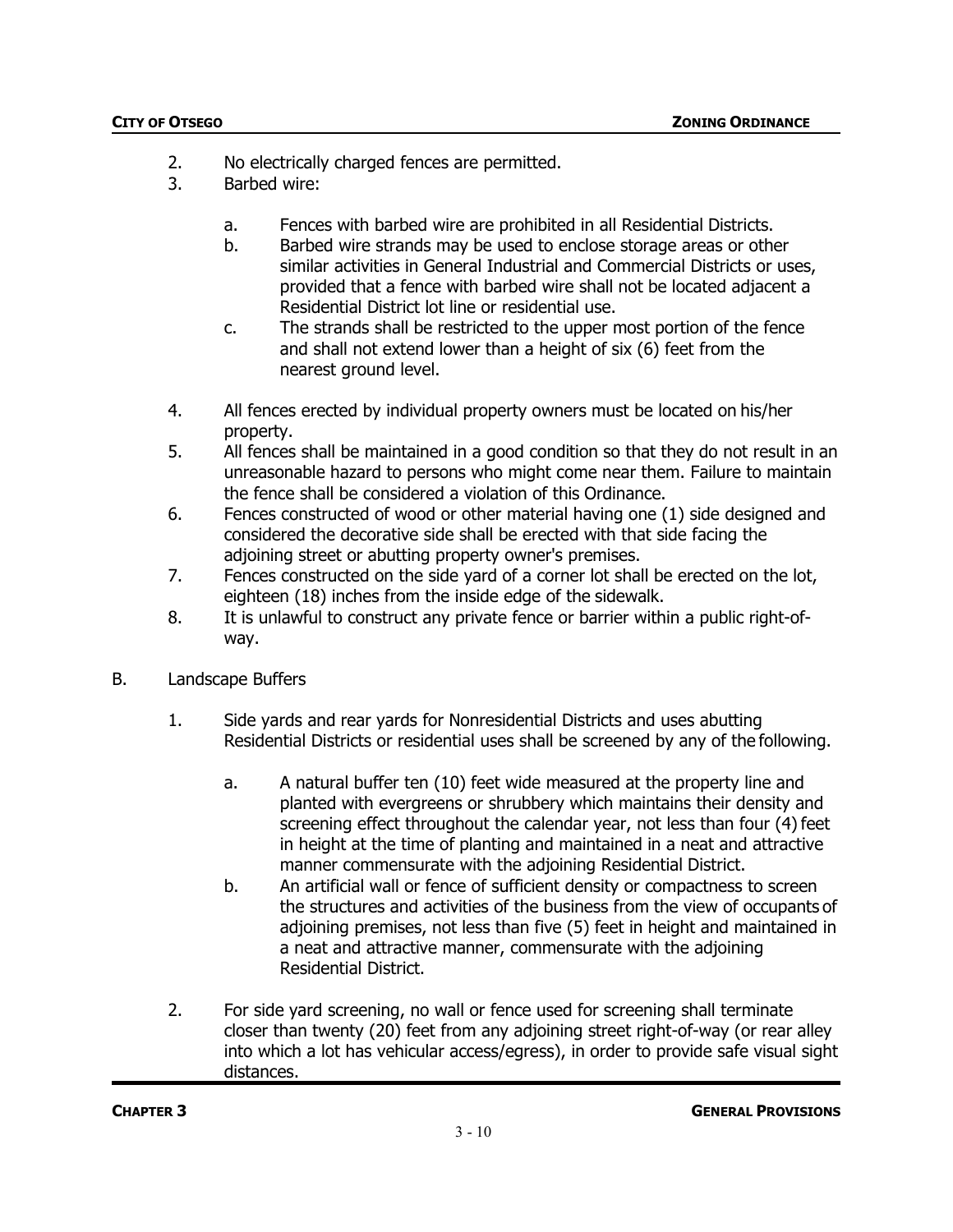3. Additional screening may be required by the Zoning Administrator where he determines that proposed or existing screening is inadequate to prevent the creation of any nuisance or annoyance by artificial lighting or activity.

### **SECTION 3.10 LIGHTING**

- A. Lighting provided for security or visibility on any site shall be shielded to reduce glare and shall be so arranged and maintained as to direct the light away from any Residential District or use lot.
- B. Light fixtures shall be no higher than thirty (30) feet and shall be provided with light cutoff fixtures that direct light downward.
- C. For parking lots serving a single building or groups of related commercial, industrial, or office buildings in excess of five hundred (500) spaces the Planning Commission may permit a higher light fixture in selected locations within the parking lot where existing or planned residential areas will not be affected.
- D. Lighting attached to buildings or other structures shall not permit light to be directed horizontally.

### **SECTION 3.11 KEEPING OF ANIMALS**

The keeping of animals shall be regulated by Chapter 6 of the City Code of the City of Otsego.

# **SECTION 3.12 PRIVATE SWIMMING POOLS**

- A. A building permit shall be issued prior to the construction of a private swimming pool. An application for the permit shall show:
	- 1. The name of the owner.
	- 2. A plot plan of the property showing the location of the swimming pool.
	- 3. The manner in which its use shall be supervised.
	- 4. The safety precautions to be made to protect those making use thereof, or who might be endangered thereby.
	- 5. Information showing the size, depth, and capacity of the swimming pool.
	- 6. Type, height and location of the fence surrounding the swimming pool, and the number of gates therein.
	- 7. Other information deemed by the Building Inspector as necessary for the protection of the public health and safety.
- B. All swimming pools shall be constructed or placed so as to have a side yard from the property line of not less than six (6) feet in width on each side, a rear yard of not less than five (5) feet in width and a front setback of not less than thirty (30) feet.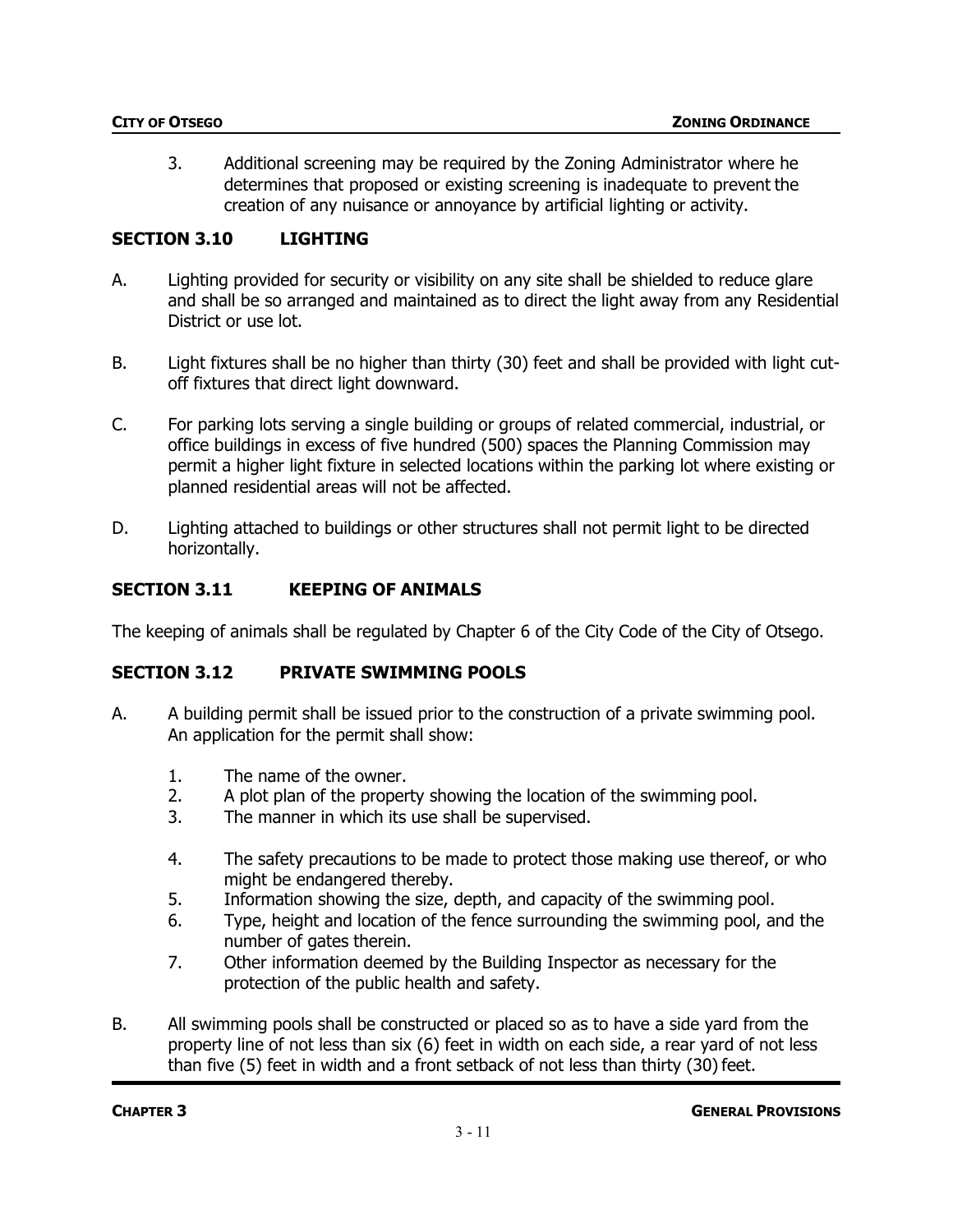- C. The current standards set by the state department of public health and the Allegan County Department of Public Health for the use of swimming pools are hereby adopted and made a part of this Ordinance.
- D. Lights used to illuminate any swimming pool or family pool shall be arranged and shaded to reflect light away from adjoining premises.

### **SECTION 3.13 NONCONFORMING USES, STRUCTURES, AND LOTS**

- A. General Provisions
- 1. Any lot, use of land, or structure which has been established in violation of the provisions of a previous Zoning Ordinance having jurisdiction at the time the use of land or structure was established, and any lot, use of land, or structure which has been lawfully established under a previous Zoning Ordinance and subsequently violates the terms of the permit under which it was established, shall be in violation of this Ordinance.
- 2. An existing lot, use of land, or structure which does not fully comply with the provisions of this Ordinance, as amended, and either was lawfully established under a previous Zoning Ordinance, created, or commenced during a period of time when no valid Zoning Ordinance was in effect, or was lawfully established under the jurisdiction of this Ordinance (before amendment), and remains in compliance with the terms of a permit issued at that time, shall be permitted to continue provided there is compliance with this Section.
- 3. A lawful use of land or structure which is under construction in furtherance of the establishment of a building or structure before the enactment of this Ordinance shall be permitted to continue as a nonconformity, subject to the provisions of Section 1.2, G.
- B. Nonconforming Uses (Amended 04/12)
- 1. No part of any nonconforming use shall be moved unless the movement eliminates the nonconformity.
- 2. If a nonconforming use ceases and is abandoned for any reason for a period of more than one (1) year, any subsequent use shall conform to the requirements of this Ordinance. A nonconforming use shall be determined to be abandoned if one (1) or more of the following conditions exists, and shall be deemed to constitute an intent on the part of the property owner to abandon the nonconforming use:
	- a. Utilities, such as water, gas and electricity to the property, have been disconnected;
	- b. The property, buildings, and grounds, have fallen into disrepair;
	- c. Signs or other indications of the existence of the nonconforming use have been removed;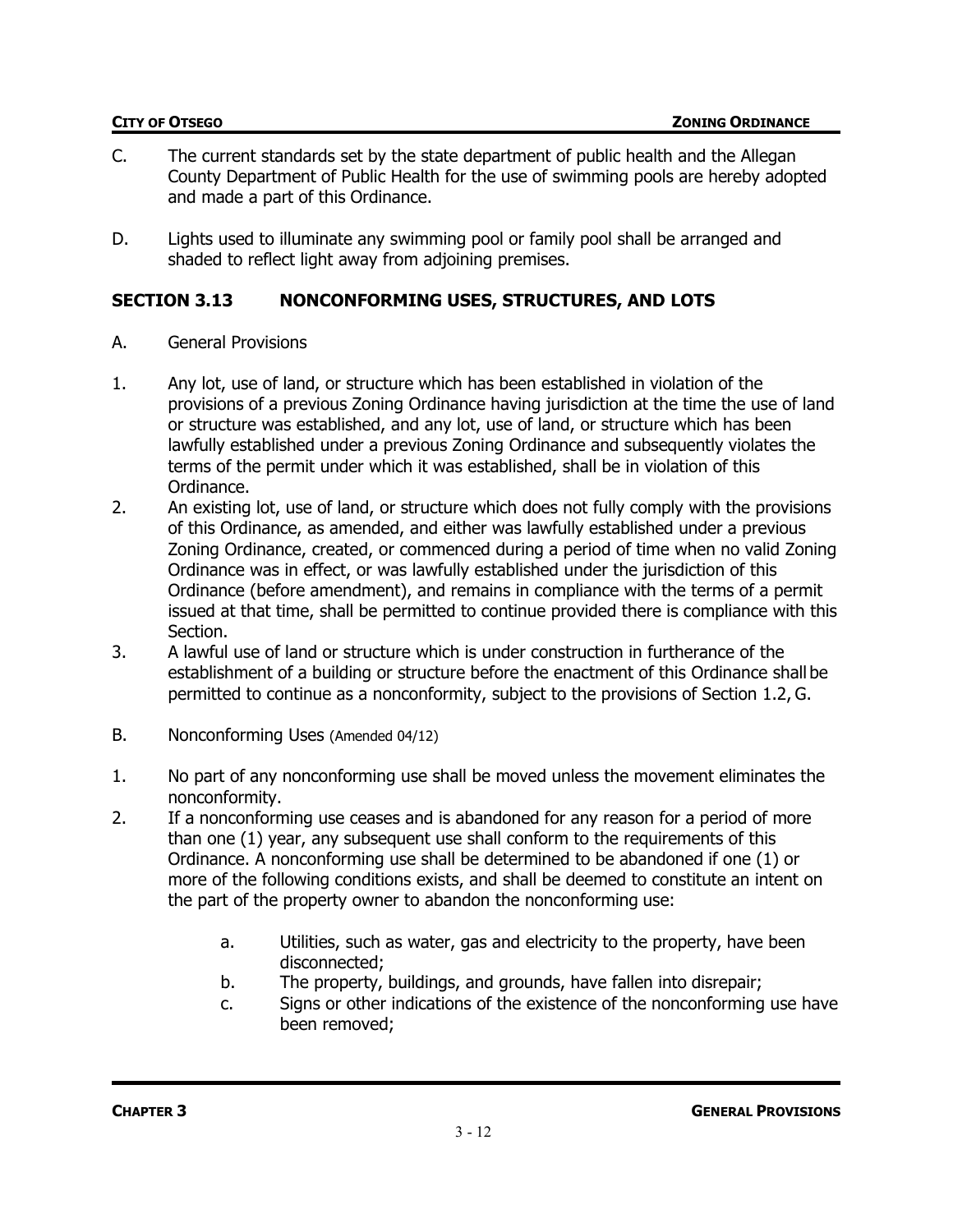- d. Removal of equipment or fixtures which are necessary for the operation of the nonconforming use;
- e. If the nonconforming use has ceased and the property is not actively being marketed (for sale or lease) for the same nonconforming use.
- f. Other actions, which in the opinion of the Zoning Administrator constitute an intention of the part of the property owner or lessee to abandon the nonconforming use.
- 3. A nonconforming use shall not be changed in use to another nonconformity. Once a conforming use is established the prior nonconformity which it succeeded shall lose its nonconformity and shall thereafter be continued in compliance with the provisions of this Ordinance.
- 4. No nonconforming use shall not be enlarged or increased, nor extended to occupy a greater area of land than was occupied at the effective date of the adoption or amendment of this Ordinance, except as may be permitted by the Zoning Board of Appeals upon reaching a determination that the proposed enlargement, increase, or greater area:
	- a. Does not have a substantial detrimental effect on the use and enjoyment of adjacent uses or lots;
	- b. Complies with all parking, sign, or other applicable regulations applicable to accessory uses for the area affected by the proposed enlargement, increase, or greater area;
	- c. Complies with any reasonable conditions imposed by the Zoning Board of Appeals that are necessary to ensure that the proposed enlargement, increase, or greater area will not prove detrimental to adjacent properties, the neighborhood, or the community.
	- d. Is not to be larger than twenty five percent (25%) or the original nonconforming area.
- 5. If a nonconforming single family dwelling or associated detached accessory structure located within the PO, C-1, or CBD districts has been damaged or destroyed by fire, wind, an act of God or the public enemy to the extent that the cost of restoring the building or structure equals or exceeds its state equalized value as determined by the Building Inspector, the nonconforming single family dwelling or detached accessory structure may be reconstructed upon the original footprint of the structure, subject to the following:
	- a. The ground floor area of the reconstructed building or structure shall be equal to or less than the ground floor area of the building or structure that was damaged or destroyed.
	- b. The reconstructed building or structure shall not be higher or contain more stories than the building or structure that was damaged or destroyed.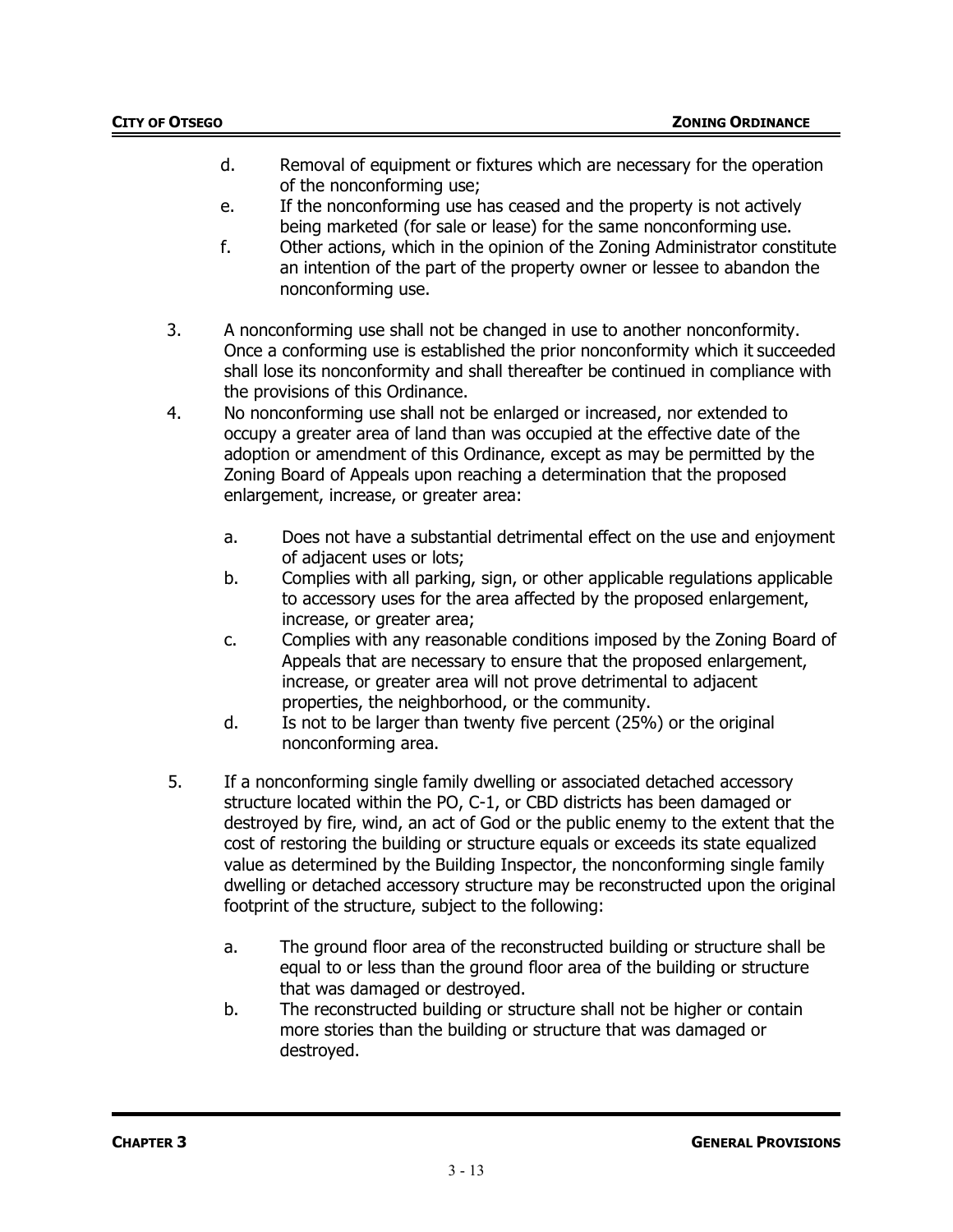- c. The reconstructed building or structure shall be allowed the same or greater setbacks as the building or structure that was damaged or destroyed, and may retain any nonconforming structure status that applied to the original building or structure; provided, however, that no side yard setback may be less than five (5) feet for a principal dwelling and three (3) feet for a detached accessory structure.
- C. Nonconforming Buildings and Structures
	- 1. The expansion of a nonconforming structure shall be permitted provided that the addition complies with this Ordinance and does not increase the nonconformity.
	- 2. In the event any nonconforming building or structure shall be damaged by fire, wind or an act of God or the public enemy, it may be rebuilt or restored provided the cost of restoration thereof shall not equal or exceed the state equalized value of the building or structure as determined by the Building Inspector.
	- 3. A nonconforming building or structure shall not be moved in whole or in part except when the moving results in full compliance with the provisions of this Ordinance.
- D. Nonconforming Lots of Record
	- 1. A nonconforming lot may be used for the purposes for which it is zoned, provided that:
		- a. If already less than the minimum requirements of this Ordinance, a required lot area or lot width shall not be divided or reduced in dimensions or area so as to increase its noncompliance with the minimum requirements of this Ordinance.
		- b. Any main building on the lot shall be located so that at least sixty-six percent (66%) of the setback requirements of the District in which the lot is located are met.
	- 2. Combination of Nonconforming Lots
		- a. For any two (2) or more nonconforming lots of record or combination of lots and portions of lots of record, in existence at the time of the passage of this Ordinance, or an amendment to it, the lands involved shall be considered to be an undivided parcel for the purposes of this Ordinance if they:
			- (1) are in common ownership;
			- (2) are adjacent to each other or have continuous frontage, and;
			- (3) individually do not meet the lot width or lot area requirements of this Ordinance.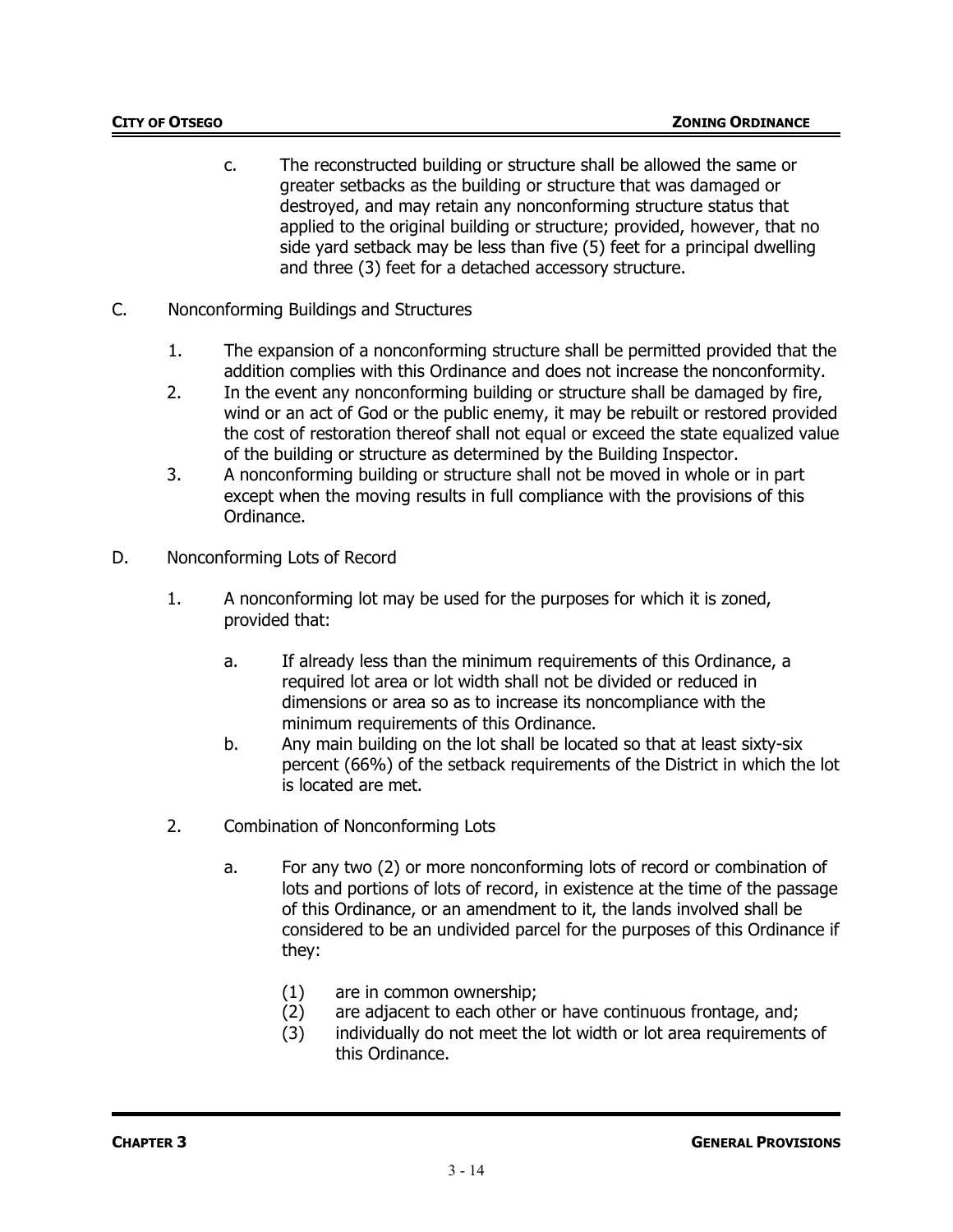b. Parcels meeting the provisions of subsection 2, a, above, shall be combined into a lot or lots complying as nearly as possible to the lot width and lot size requirements of this Ordinance. No portion of the parcel shall be used or divided in a manner which diminishes compliance with lot width and area requirements of this Ordinance.

### **SECTION 3.14 REGULATIONS APPLICABLE TO SINGLE-FAMILY DWELLINGS OUTSIDE MANUFACTURED HOME PARKS**

Any single-family dwelling, whether constructed and erected on a lot, or a manufactured home, outside a manufactured home park, may be permitted only if it complies with all of the following requirements:

- A. The dwelling shall meet the minimum square footage requirements for the District in which it is located.
- B. Design Features
	- 1. The minimum width across any front, side, or rear architectural elevation shall be at least twenty four (24) continuous feet of exterior wall.
	- 2. All dwellings shall have either a roof overhang of not less than six (6) inches on all sides, or alternatively with window sills and roof drainage systems concentrating roof drainage at collection points along the sides of the dwelling;
	- 3. Where elevation differences make it necessary, the dwelling shall contain permanently attached steps connected to exterior door areas or to porches connected to the door areas.
	- 4. The dwelling shall not contain additions or rooms or other areas which are not constructed with similar quality work as the original structure, including permanent attachment to the main building and construction of a foundation as required herein.
	- 5. The dwelling shall contain an interior storage area in a habitable basement or cellar located under the dwelling, or in a defined storage room space separate from closet areas, garage, utility or furnace rooms. The minimum storage area shall be equal to ten percent (10%) of the square footage of the dwelling or one hundred (100) square feet, whichever is less.
- C. The dwelling shall conform to the State Building Code and all other pertinent construction and fire codes. Where a dwelling is required by law to comply with any Federal or State standards or regulations for construction and where the standards allow standards of construction which are less stringent than those imposed by the Building Code, then the less stringent Federal or State standard or regulation shall apply. Additionally, all dwellings shall meet or exceed all applicable roof snow load and strength requirements.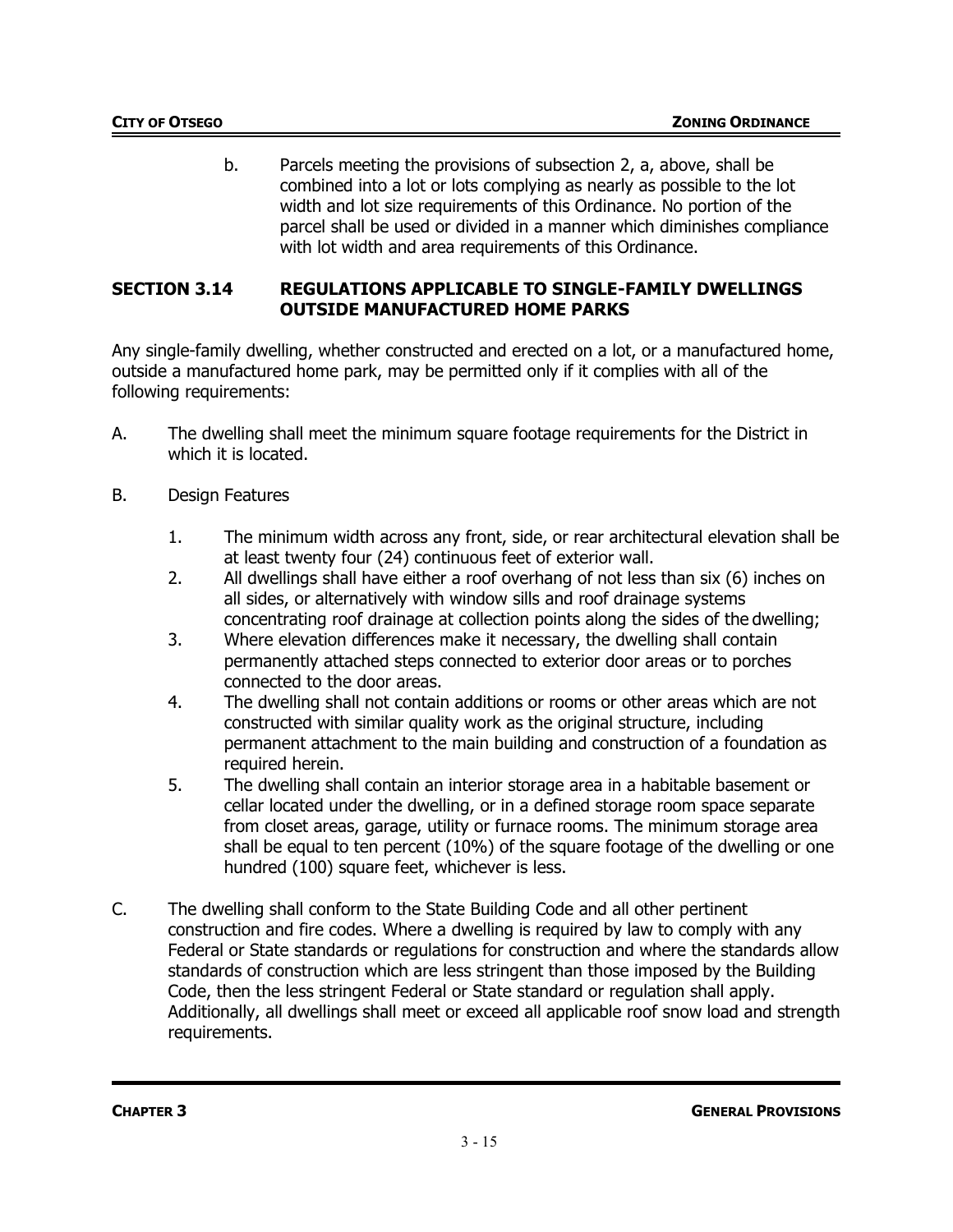- D. In the case of a manufactured home, all construction and all plumbing, electrical apparatus and insulation within and connected to the manufactured home shall be of a type and quality conforming to the "Mobile Home Construction and Safety Standards" as promulgated by the United States Department of Housing and Urban Development, being 24 CFR 3280, and as from time to time the standards may be amended.
- E. The dwelling shall be placed upon and secured to a permanent foundation meeting the requirements of the State Building Code. The area between the elevation of the lot and the structure shall have a wall of the same dimensions of the dwelling and constructed of materials and type as required in the applicable code for single-family dwellings. In the event that the dwelling is installed pursuant to the manufacturer's set-up instructions, the dwelling shall be secured to the premises by an anchoring system or device complying with the rules and regulations of the Michigan Manufactured Home Commission.
- F. If the dwelling has wheels, towing mechanisms or undercarriages, they shall be removed.
- G. The dwelling shall be connected to sanitary sewer and public water pursuant to the City of Otsego Municipal Standards.
- H. The dwelling shall be aesthetically compatible in design and appearance with other residences in the vicinity.
	- 1. Compatibility of design and appearance shall be determined in the first instance by the Zoning Administrator upon review of the plans (which may include elevation sketches or photographs) submitted for a particular dwelling, subject to appeal in accordance with the provisions of Section 17.3, A.
	- 2. Any determination of compatibility shall be based upon the standards set forth in this subsection regarding dwellings as well as the character, design and appearance of one or more residential dwellings located outside of manufactured home parks within nine hundred (900) feet of the subject dwelling where the area is developed with dwellings to the extent of not less than twenty percent (20%) of the lots situated within the area; or where the area is not so developed, by the character, design and appearance of one (1) or more residential dwellings located outside manufactured home parks in the City.
- I. The requirements of this Section shall not be construed to prohibit innovative design concepts involving matters such as solar energy, view, unique land contour, or relief from the common or standard designed home.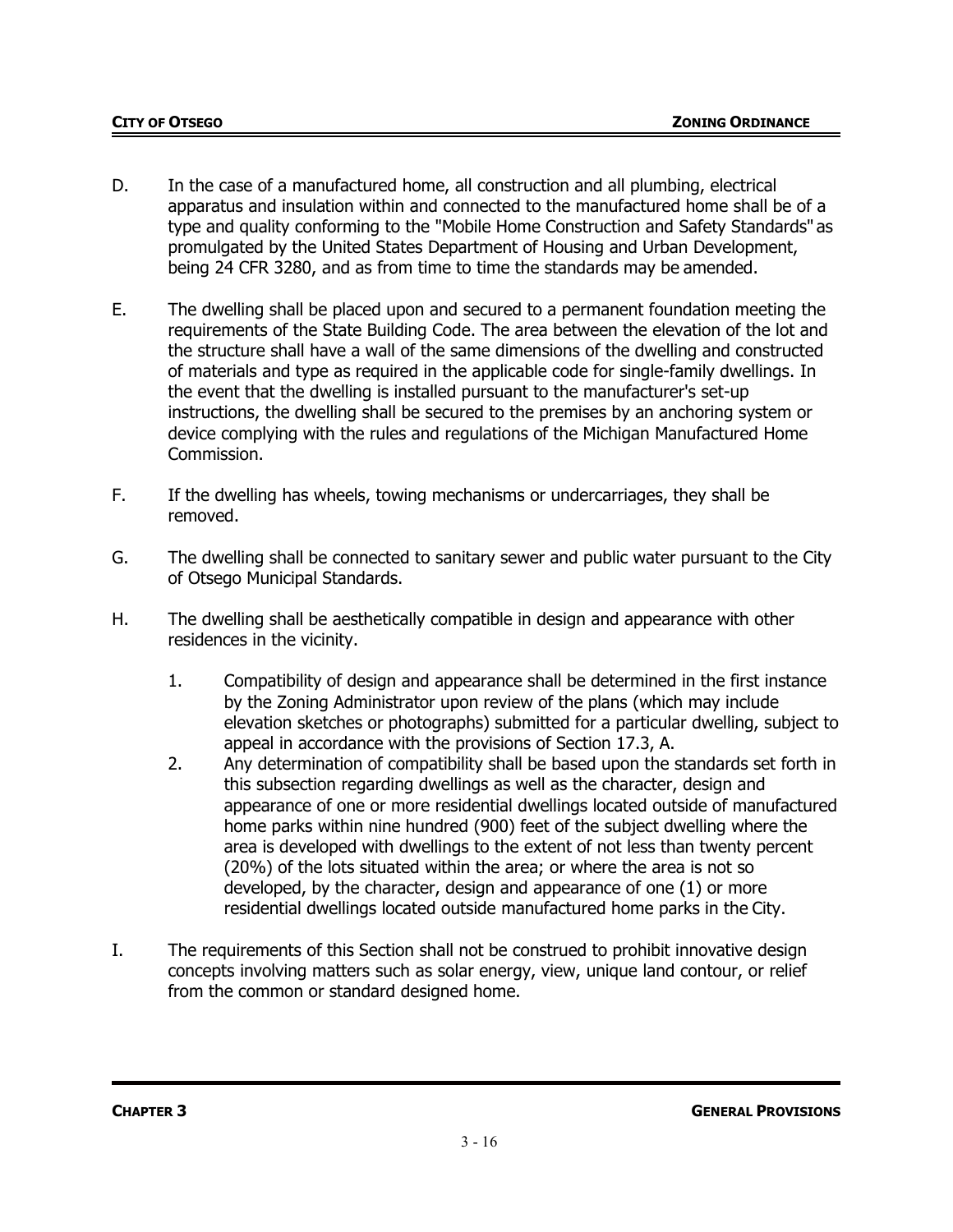J. The foregoing requirements shall not apply to manufactured homes located in a state licensed manufactured home park except as required by state or federal law or otherwise specifically required in any City Ordinance pertaining to these parks.

# **SECTION 3.15 SATELLITE DISH ANTENNAS**

### A. Placement

- 1. In Residential Districts a satellite dish antenna shall be permitted only in a rear yard, or mounted or attached to a building.
- 2. A satellite dish antenna shall comply with the side and rear yard setback requirements applicable to main buildings in the District in which it is located.



3. In Nonresidential Districts a satellite dish antenna shall be located only in the side or

rear yard or mounted on top of a building. No more than two (2) satellite dish antennas shall be located on the same lot as a main building. Satellite dish antenna are permitted only in connection with, incidental to and on the same lot as a principal use or main building.

- B. Height
	- 1. In Residential Districts, a ground mounted satellite dish antenna, including any platform or structure upon which the antenna is mounted, shall not exceed fourteen (14) feet in height, or ten (10) feet in diameter.
	- 2. In the Nonresidential Districts, a satellite dish antenna, including any platform or structure upon which the antenna is mounted, shall not exceed the maximum height permitted for main buildings in the district in which it is located.
- C. General Provisions
	- 1. These regulations shall not apply to dish antennas that are one (1) meter(39.37 inches) or less in diameter in Residential Districts or two (2) meters (78.74 inches) or less in diameter in Nonresidential Districts.
	- 2. No portion of a satellite dish antenna, shall contain any name, message, symbol, or other graphic representation visible from adjoining properties, except as required by the manufacturer or federal regulations for safety purposes.
	- 3. A satellite dish antenna shall be anchored in a manner approved by the Building Inspector as being adequate to secure the satellite dish antenna during high winds.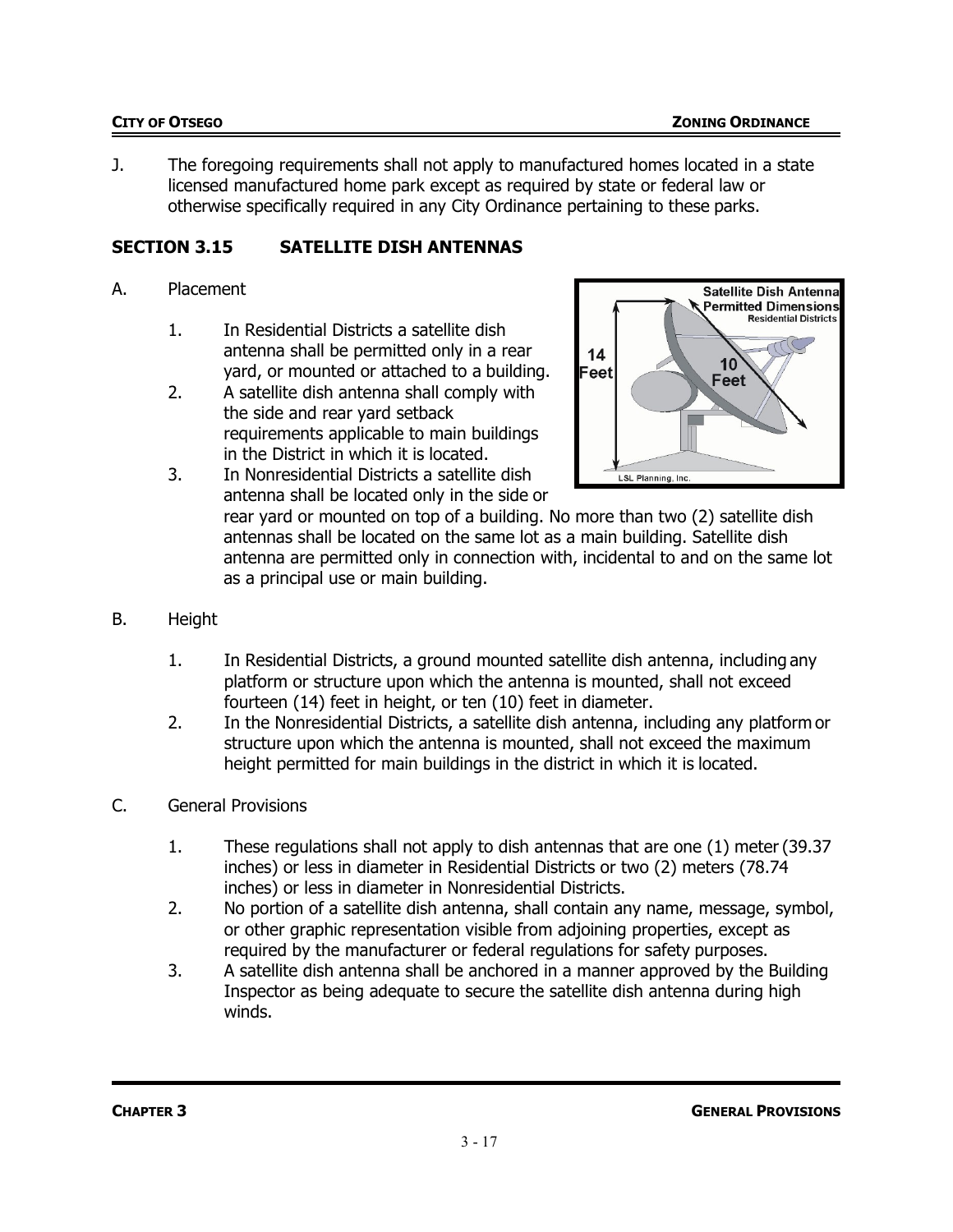- 4. A satellite dish antenna, shall not be erected, constructed, or installed until a building permit has been obtained from the Building Inspector.
- 5. The Building Inspector may waive any provision of this Section if its enforcement inhibits or prevents the proper operation of the satellite dish antenna.
- 6. These regulations are formulated to ensure that adequate protection measures are provided in the Ordinance for ensuring that sight distance is not impaired, that the dish antennas are located and constructed in a manner which will not afford the potential for injury, and to ensure that the intent and purposes of this Ordinance are met.

# **SECTION 3.16 SITE CONDOMINIUMS**

- A. A site condominium unit shall be a unit created by the division of land on the basis of condominium ownership which is not subject to the provisions of the Land Division Act, Public Act 288 of 1967, as amended.
- B. A site condominium unit shall be treated as a separate lot or parcel and may have buildings constructed and uses conducted thereon as allowed in its zoning district provided the unit meets the District Regulations for the zoning district in which it is located.
- C. A site plan, including all the condominium documents required for the establishment of a condominium, shall be reviewed and approved by the City Commission in accordance with Chapter 14 of this Ordinance.
- D. Monuments shall be set at all boundary corners and deflection points and at all road right-of-way intersection corner and deflection points. Lot irons shall be set at all condominium site corners and deflection points of condominium site lines.
	- 1. The Zoning Administrator and the City Engineer may grant a delay in the setting of required monuments or irons for a reasonable time, but not to exceed one (1) year from the date of approval by the City Commission, on condition that the developer deposit with the City Clerk cash, a certified check, or an irrevocable bank letter of credit running to the City of Otsego, whichever the developer selects, in an amount as determined from time to time by resolution of the City Commission.
	- 2. The deposit shall be returned to the developer upon receipt of a certificate by a surveyor registered in the State of Michigan that the monuments and irons have been set as required, within the time specified.
	- 3. If the developer defaults, the City Commission shall promptly engage a registered surveyor to set the monuments and irons in the ground as shown on the condominium site plan, at the developer's expense.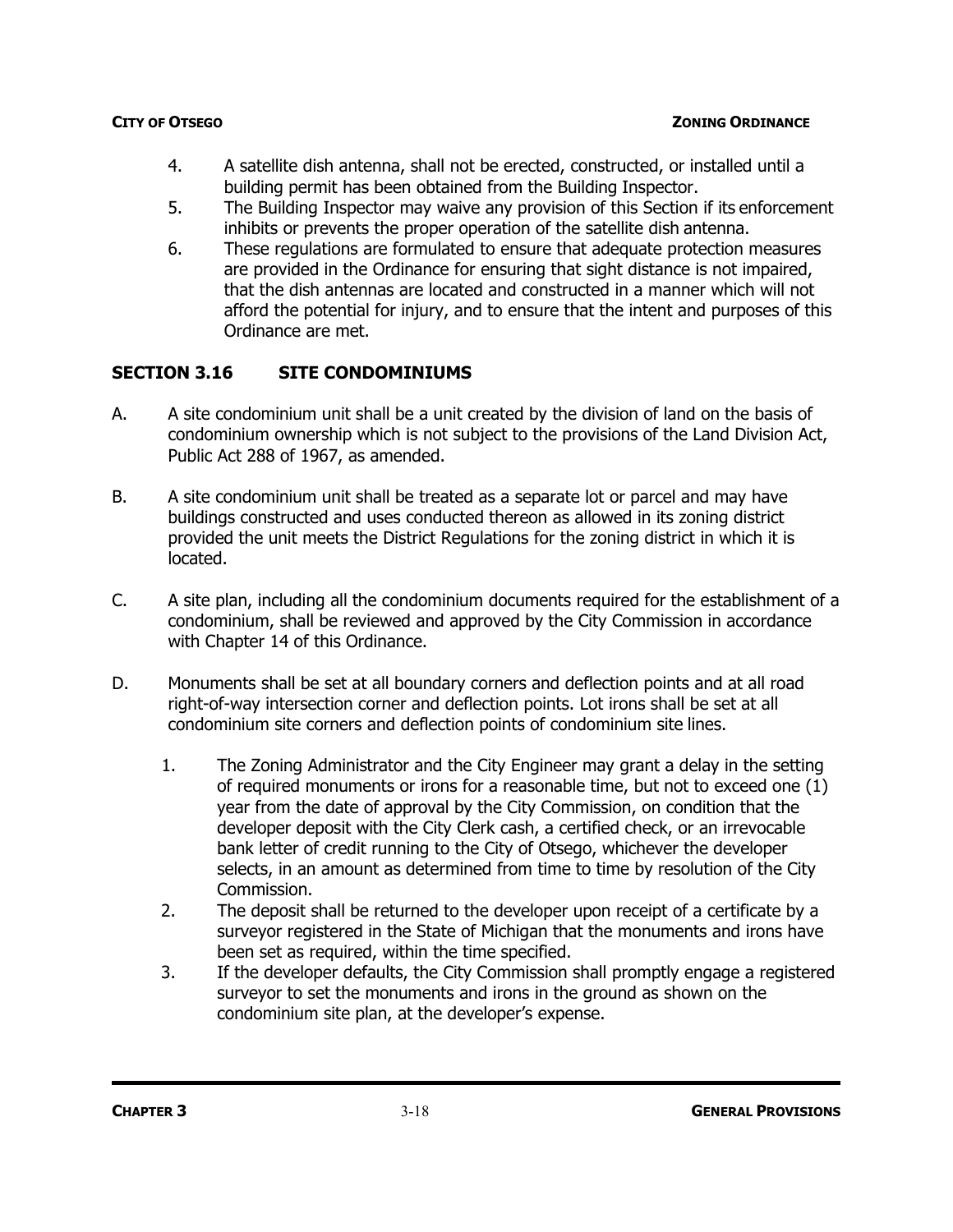- E. All rights of-way and utility easements shall be described separately from individual condominium sites and shall be accurately delineated by bearings and distances on the condominium subdivision plan and the final site plan.
	- 1. The rights-of-way and utility easements shall be separately designed for their individual purpose, such as access, roadway, location, installation, maintenance and replacing of public utilities.
	- 2. The developer shall dedicate to the City of Otsego all easements for utilities. Water, sewer and electrical easements may be placed within public rights-ofway, subject to the approval of the City Engineer and the City of Otsego Municipal Standards, including Sections 02665 - Watermains, and 02732 Sanitary Sewers.
	- 3. All streets and roads proposed for any site condominium shall be developed within the minimum design, construction, inspection, approval, and maintenance requirements of this Ordinance and other Ordinances of the City of Otsego.

### **SECTION 3.17 TEMPORARY BUILDINGS AND PORTABLE STORAGE CONTAINERS**

- A. Mobile offices, tool sheds, storage trailers, shall be permitted on properties subject to valid building permits during the time of actual construction, provided they are located pursuant to Section 3.4 of this Ordinance and are in compliance with the utility Ordinances of the City. These structures shall be removed within twelve (12) working days after the completion or abandonment of construction work on the property.
- B. Portable storage containers shall not be kept on residential property for more than 30 days.
- C. A permit is required for the placement of temporary buildings and portable storage containers on all properties within the City. Permits shall only be valid for the timeframes stated in this section, unless extended by the City Manager.

### **SECTION 3.18 DUMPSTERS AND OUTDOOR TRASH CONTAINERS**

- A. Outdoor trash containers or dumpsters shall be permitted only in the Nonresidential Districts and the R-C District, provided that they comply with this Section, except that these structures may be permitted for reasonable periods on properties undergoing construction activities. The placement of the container shall be included in the submitted site plan.
- B. Adequate vehicular access shall be provided to such containers for truck pickup either via a public alley or vehicular access aisle which does not conflict with the use of offstreet parking areas or entrances to or exits from main buildings.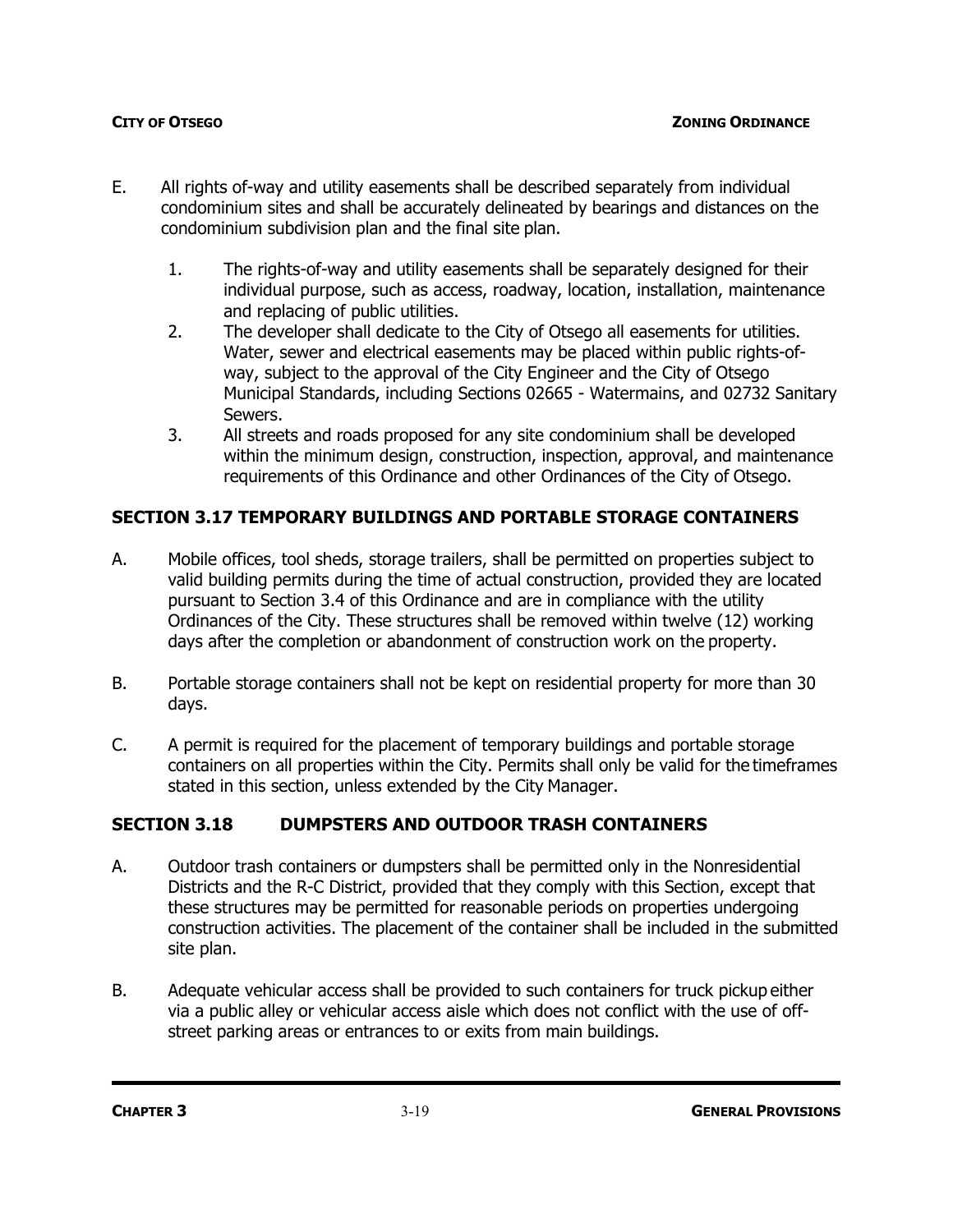- C. A solid ornamental screening wall or fence shall be provided around all sides of such containers. An access gate shall also be provided and be of such height as to completely screen said containers. The maximum height of walls, fence or gate shall be six (6) feet.
- D. The container or containers, the screening walls, fence and gate shall be maintained in a neat and orderly manner, free from loose rubbish, wastepaper and other debris.

### **SECTION 3.19 ACCESS MANAGEMENT**

- A. The intent of these regulations is to provide access requirements which will facilitate through traffic operations, ensure public safety along roadways, and protect the public investment in the street system; while providing property owners with reasonable, though not always direct, access. The requirements are specifically designed for streets the primary function of which is the movement of through traffic, as opposed to local streets the primary function of which is access to adjacent properties.
- B. Application of Requirements
	- 1. The requirements of this Section shall apply to all uses, except permitted singlefamily and two-family dwelling units.
	- 2. The access requirements in this Section shall be in addition to, and where permissible shall supersede, the requirements of the Michigan Department of Transportation (MDOT).
	- 3. For expansion and/or redevelopment of existing sites where the City Engineer determines that compliance with all the requirements of this Section is unreasonable, the requirements shall be applied to the maximum extent possible. In these situations, suitable alternatives which substantially achieve the purpose of this Section may be accepted by the City Engineer, provided that the applicant demonstrates all of the following:
		- a. Size of the parcel is insufficient to meet the dimensional standards;
		- b. The spacing of existing, adjacent driveways or environmental constraints prohibit adherence to the access standards at a reasonable cost;
		- c. The use will generate fewer than five hundred (500) total vehicle trips per day or less than seventy-five (75) total vehicle trips in the peak hour of travel on the adjacent street, based on the most recent rates developed by the Institute of Transportation Engineers; and
		- d. There is no other reasonable means of access.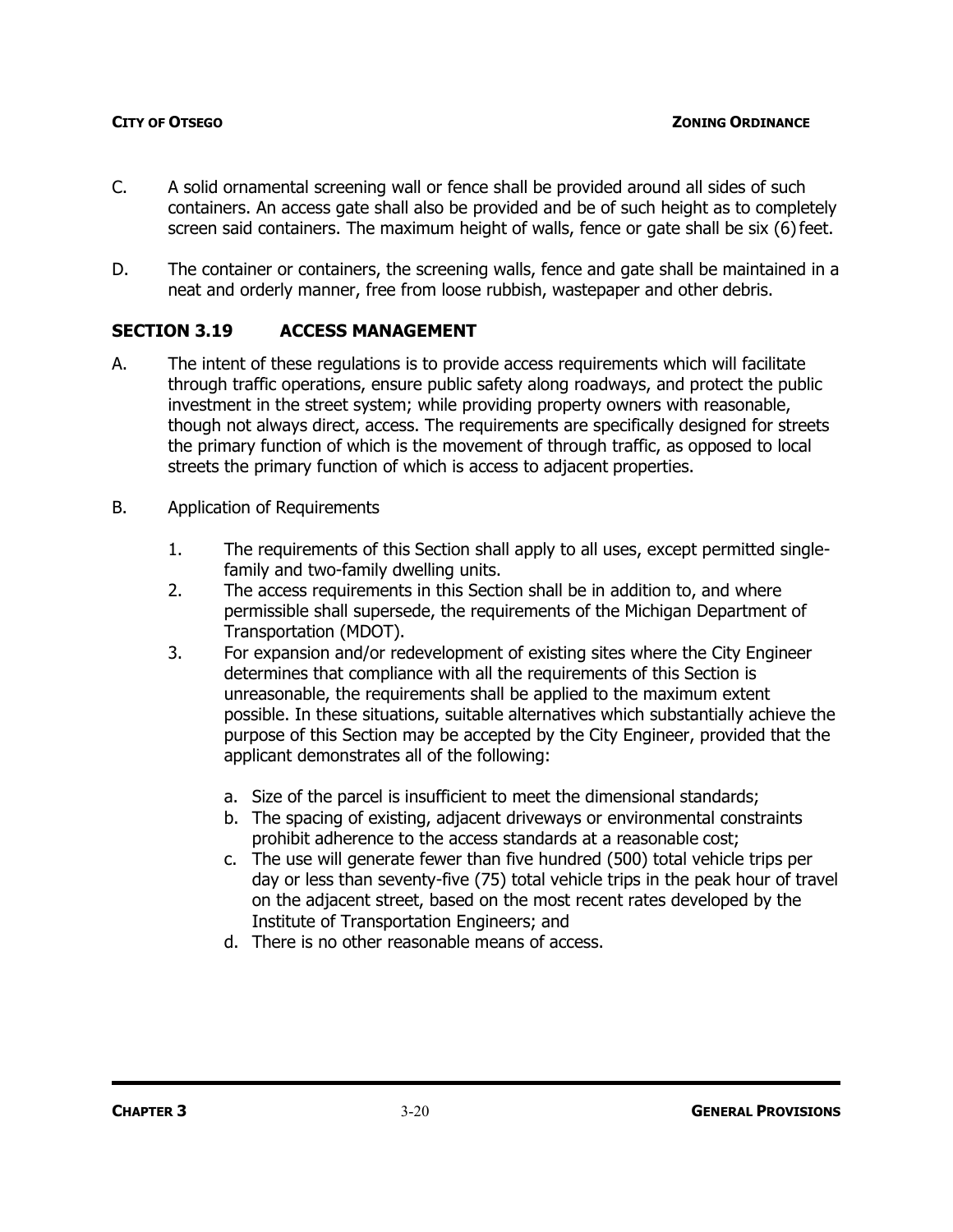### C. Number of Driveways

- 1. Access to a parcel shall consist of either a single two-way driveway or a pair of one-way driveways wherein one (1) driveway is designed and appropriately signed to accommodate ingress movements and the other egress movements.
- 2. Where parcel frontage is insufficient to provide a driveway meeting the minimum width and radii, a shared driveway or other means of access shall be required.
- 3. Where a parcel has frontage along two (2) streets, access shall be provided only along the street with the lower average daily traffic volume, unless the City Commission determines this would negatively affect traffic operations or surrounding land uses.
- 4. Where the property has continuous frontage of over three hundred (300) feet and the applicant can demonstrate, using the Institute of Transportation Engineers manual Trip Generation or another accepted reference, that a second access is warranted, the City Engineer may allow an additional access point.
- 5. Where the property has continuous frontage of over six hundred (600) feet, a maximum of three (3) driveways may be allowed, with at least one (1) driveway being designed and signed for right-turns-in, right-turns-out only.
- D. Shared Access, Frontage Roads, Parking Lot Connections and Rear Service Drives
	- 1. Shared use of access between two (2) or more property owners shall be encouraged through use of driveways constructed along property lines of a site, connecting parking lots and construction of on-site of frontage roads and rear service drives, where frontage dimensions are less than three hundred (300) feet, at locations with sight distance problems, and/or along roadway segments experiencing congestion or accidents. In these cases, a shared access arrangement may be the only access design allowed.
		- a. In cases where a site is adjacent to an existing frontage road, parking lot of a compatible use, or rear service drive, a connection to the adjacent facility shall be required by the City Engineer, where feasible.
		- b. In cases where a site is adjacent to undeveloped property, the site shall be designed to accommodate a future frontage road, parking lot connection and/or rear service drive.
		- c. The applicant shall provide the City with letters of agreement or access easements from all affected property owners.
	- 2. Frontage roads, rear service drives and drives connecting two (2) or more parking lots shall be constructed in accordance with the following standards:
		- a. Pavement width shall be a maximum of thirty (30) feet, measured face of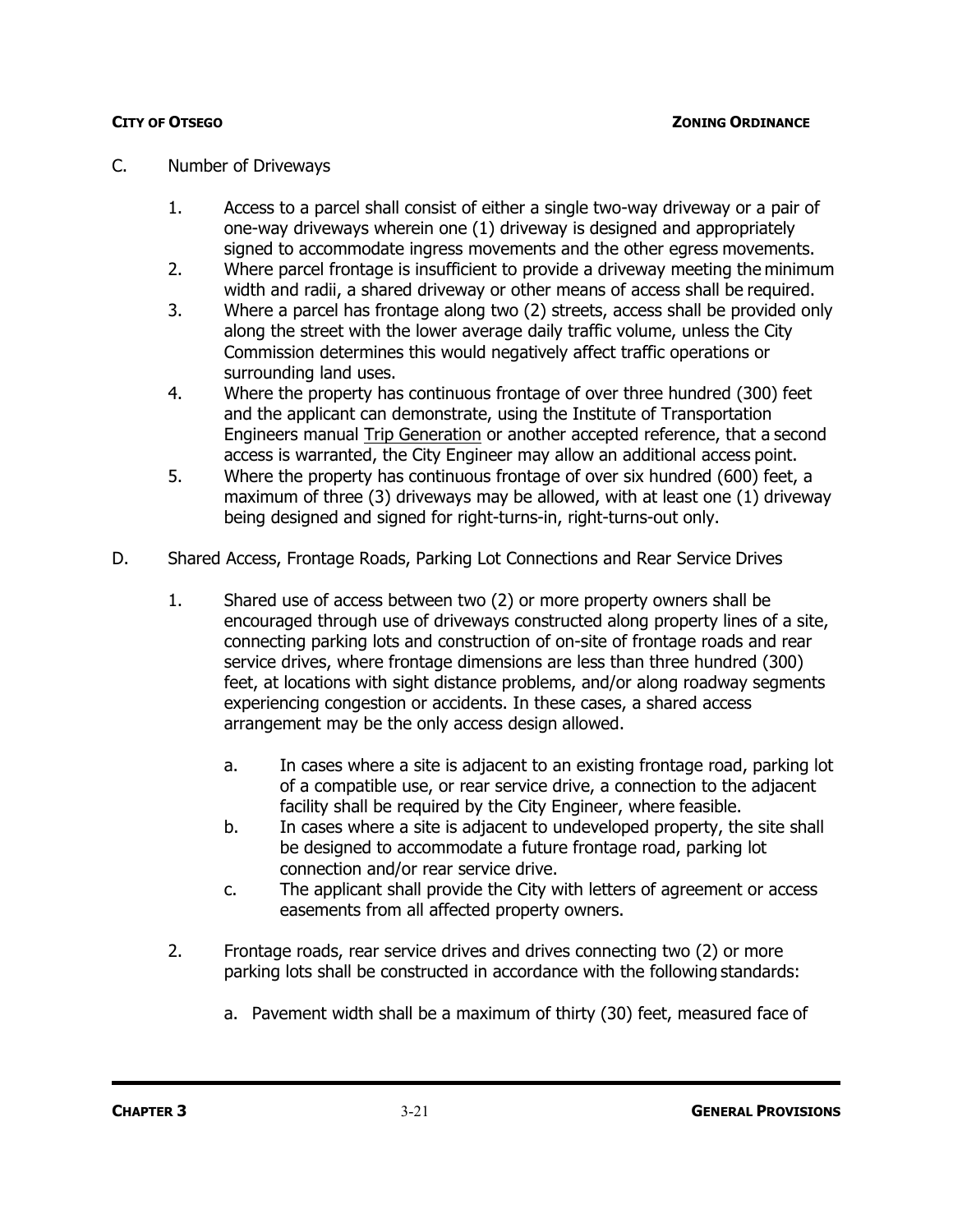curb to face of curb; intersection approaches may be widened to thirty-nine (39) feet for a left turn lane.

- b. Frontage roads shall have a minimum setback of thirty (30) feet between the outer edge of pavement and the right-of-way line, with a minimum sixty (60) feet of uninterrupted queuing (stacking) space at the intersections.
- c. Parking along or which backs into a frontage road shall be prohibited.
- E. Driveways, frontage roads, and rear service drives shall be no closer than ten (10) feet from a property line, except in the case of shared driveways along property lines.
- F. Adequate Sight Distance and Driveway Spacing from Intersections
	- 1. Requirements for minimum intersection or corner sight distance for driveways shall be in accordance with the American Association of State Highway and Transportation Officials (AASHTO) guidelines defined in Chapter 9 of A Policy on Geometric Design of Highways and Streets. 1994.
	- 2. The City Engineer may require driveway locations to be adjusted where there is a concern regarding adequate sight distance.
	- 3. Driveway spacing from intersections shall be measured from the centerline of the driveway to the extended edge of the intersecting street's right-of-way line.
	- 4. In order to preserve intersection operations and safety, the minimum distance between a driveway and an intersecting street right-of-way shall be based on the following:
		- a. For locations in the vicinity of intersections experiencing congestion (peak hour operations below level of service "C" for one (1) or more movements) and/or a significant number of traffic accidents (five [5] or more annually), the City Engineer may require that access be constructed along the property line farthest from the intersection and a minimum of one hundred and fifty (150) feet from the intersection. Where this spacing cannot be provided, driveways designed for "right-turn in, right-turn out only'' movements may be allowed, with a minimum spacing of seventy-five (75) feet from the intersecting street right-of-way.
		- b. For locations within two hundred (200) feet of any signalized or four-way stop intersection, driveways shall be spaced a minimum of one hundred fifty (150) feet from the intersection. Where this spacing cannot be provided, driveways designed for "right-turn in, right-turn out only'' movements may be allowed, with a minimum spacing of seventy-five (75) feet from the intersecting street right-of-way.
		- c. For locations not addressed by b, above, minimum spacing requirements between a proposed commercial driveway and an intersection either adjacent to the property or on the opposite side of the street may be set on a case-bycase basis, but in no instance shall be less than one hundred (100) feet.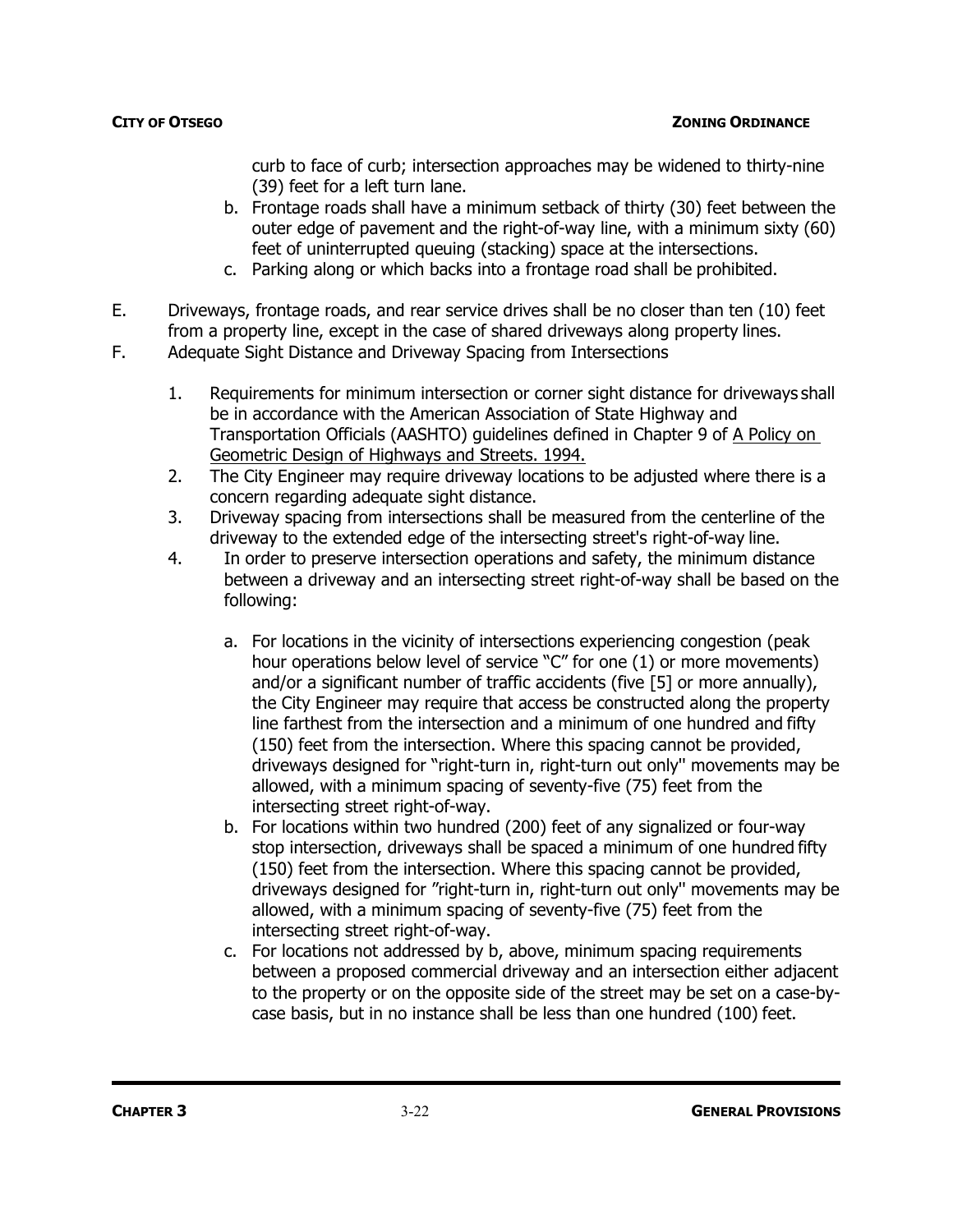### **CITY OF OTSEGO ZONING ORDINANCE**

These measurements are from the near edge of the proposed driveway, measured at the throat perpendicular to the street, to the near lane edge of the intersecting street or pavement edge for uncurbed sections.

- G. Driveway Spacing from Other Driveways
	- 1. Driveway spacing from other driveways shall be measured from the centerline of each driveway at the point where it crosses the street right-of-way line.
	- 2. Minimum driveway spacing from other driveways along the same side of the street shall be determined based on posted speed limits along the parcel for each particular frontage, as determined by the accompanying table.
	- 3. To reduce left-turn conflicts, new driveways shall be aligned with those across the roadway, where possible.

| <b>Posted Speed</b><br>(mph) | <b>Minimum Driveway</b><br><b>Spacing</b> |
|------------------------------|-------------------------------------------|
| 25 mph                       | 100 feet                                  |
| 30 mph                       | 125 feet                                  |
| 35 mph                       | 150 feet                                  |
| 40 mph                       | 185 feet                                  |
| 45 mph                       | 230 feet                                  |
| 50 mph                       | 275 feet                                  |
| 55 mph                       | 350 feet                                  |

If alignment is not possible, driveways shall be offset a minimum of one hundred (100) feet from those on the opposite side of the roadway. These requirements may be reduced by the City Engineer in cases where compliance is not possible.

- H. Directional Driveways, Divided Driveways and Deceleration Tapers: Directional driveways, divided driveways, and deceleration tapers and/or by-pass lanes may be required by the City Engineer where they will reduce congestion and accident potential for vehicles accessing the proposed use or site.
	- 1. The typical driveway design shall include one (1) ingress and one (1) egress lane, with a combined maximum throat width of thirty (30) feet, measured from face to face of curb.
	- 2. Wherever the City Engineer determines that traffic volumes or conditions will cause significant delays for traffic exiting left, two (2) exit lanes will be required.
	- 3. For one-way paired driveway systems, each driveway shall be sixteen (16)feet wide, measured perpendicularly.
	- 4. In areas with regular pedestrian traffic, the exit and enter lanes shall be separated by a median with a maximum width of ten (10) feet.
	- 5. Driveways shall be designed with a twenty-five (25) foot radii and a thirty (30) foot radii where daily semi-truck traffic is expected.
	- 6. The City Engineer shall determine the need for acceleration and deceleration lanes.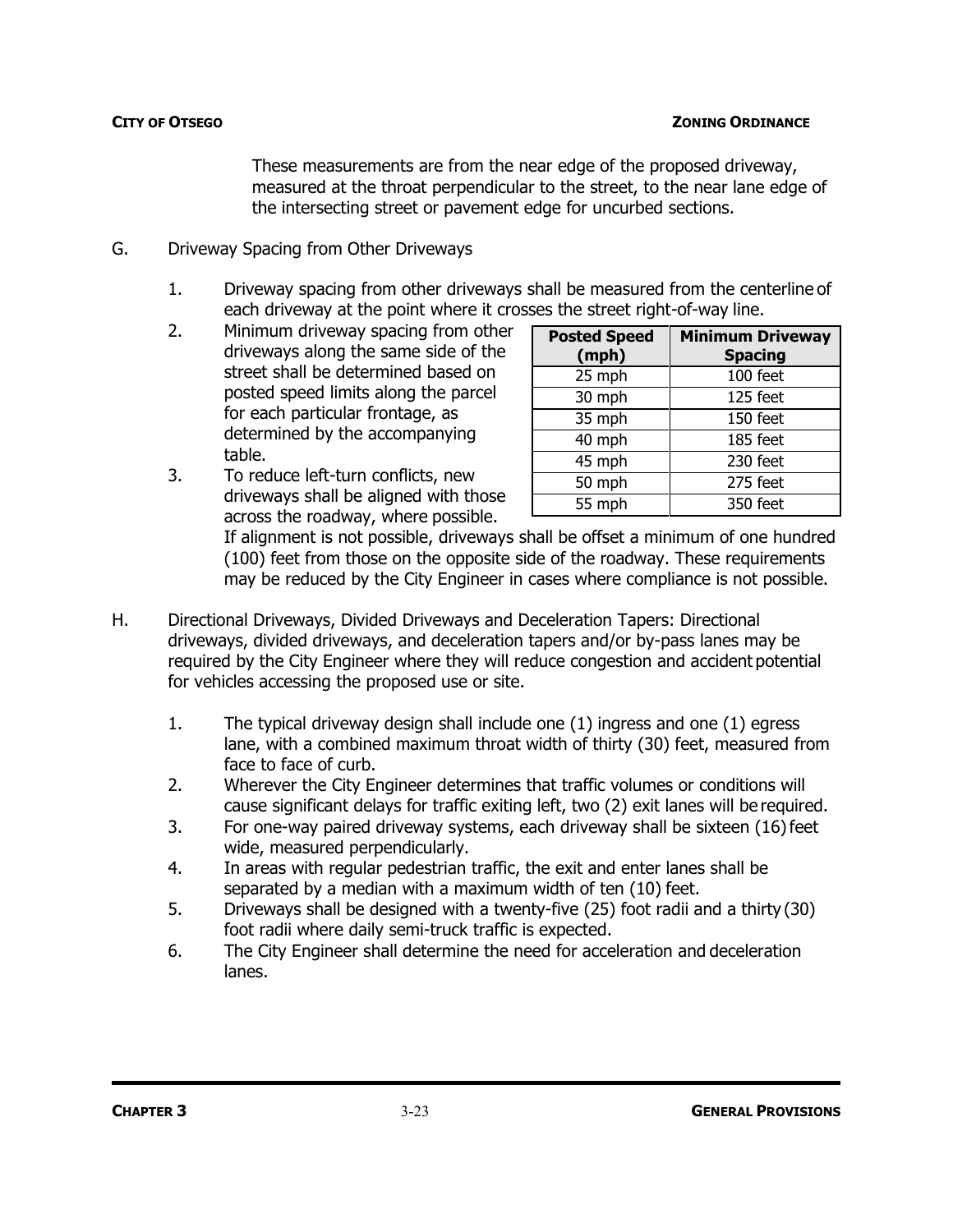- I. Driveway Storage: Driveway storage shall be determined by the City Engineer based on traffic volumes and conditions. A minimum of forty (40) feet of driveway storage shall be provided for less intense developments and a minimum of one-hundred and twenty (120) feet of driveway storage shall be required for larger developments. Driveway storage shall be measured from the right-of-way line.
- J. Non-conforming Private Roads and Access Easements
	- 1. The City recognizes there exist private roads and/or access easements which were lawful prior to the adoption of this Section that do not fully conform with the requirements herein. These roads are declared by this Section to be nonconforming roads or easements. The intent of this Section is to permit nonconforming roads and easements to continue. This Section is also intended to allow new construction to occur on existing lots which front along these roads as of the effective date of this Section, if the roads are capable of providing sufficient access for the uses permitted in the Zoning District and for provision of emergency service vehicles, as determined by the City Engineer.
	- 2. This Section is also intended to discourage the construction of new private roads, the extension of nonconforming roads or increase the number of lots or building sites served by a private road, except in platted subdivisions, divisions of land or site condominium projects existing on the effective date of this Section, unless provisions are made to upgrade such roads to comply with the requirements herein. Any reconstruction, widening or extension of a nonconforming private road or access easement shall be in conformity with this Section.
- K. Non-Motorized Pathways
	- 1. Intent: It is hereby determined that non-motorized pathways promote and provide for the public health, safety, and general welfare by providing a safer location for travel along roads for bicyclists and pedestrians than the edge of the traveled road, encouraging aerobic exercise, conserving energy, and reducing air pollution and traffic congestion by allowing for a convenient means of travel by bicycle or as a pedestrian, rather than utilizing a motor vehicle.
	- 2. Location: Non-motorized pathways shall be required as follows:
		- a. Along the entire site frontage of any development located along an arterial or collector road identified in the Otsego Master Plan.
		- b. Along both sides of all internal streets within any residential development that has an overall density greater than two (2) dwelling units per acre. The City Engineer may modify this requirement provided another type of pedestrian trail system is provided by the applicant that meets the intent of this Section.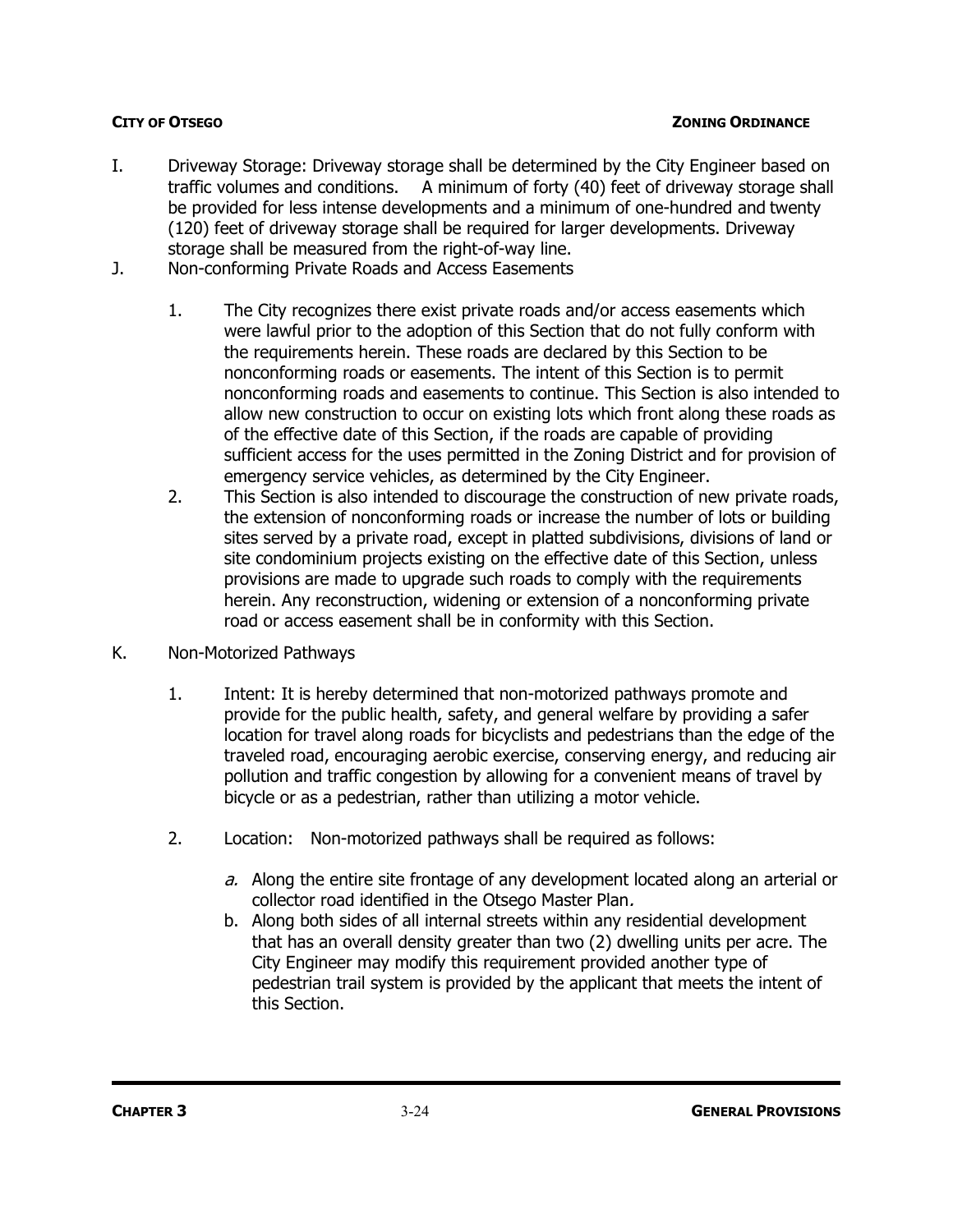- 3. Design: The following construction requirements shall apply to all nonmotorized pathways:
	- a. All non-motorized pathways shall be at least five (5) feet wide constructed of concrete or asphalt in accordance with the specifications of the American Association of State Highway and Transportation Officials (AASHTO). Bike paths shall be constructed to meet all requirements of the Road Commission for Allegan County.
	- b. An inclined approach shall be required where sidewalks and bike paths intersect curbs for barrier free access. Crosswalk pavement markings and signs may be required by the City.

# **SECTION 3.20 CHARITY COLLECTION BOXES**

Charity collection boxes, which are a box or receptacle other than an accessory building or shed complying with all building code and land use requirements, that can be or are used for the reception of money or goods intended for charitable use, are permitted in the city subject to the following requirements:

- A. Approval required. No charity collection box may be placed or located within the city unless the operator of the box is issued a permit by the City Clerk. A permit for a charity collection box shall only be issued if all of the requirements of this section are met.
- B. Charitable status. The operator of the collection box must be a not-for-profit organization that has qualified for tax-exempt status under Section 501(C) (3). The operator shall submit proof of 501(C) (3) status to the city as part of their permit application. This proof shall consist of copies of the following forms and information required to qualify for 501(C) (3) status:
	- 1. Michigan Articles of Incorporation.
	- 2. IRS Form 1023.
	- 3. Proof of directors and officers (D & O) insurance.
	- 4. Proof of license to solicit donations issued by the Michigan Attorney General's office.
	- 5. Copies of the organization's three most recent Michigan Annual Reports, filed each October 1 with the Michigan Corporation, Securities and Land Development